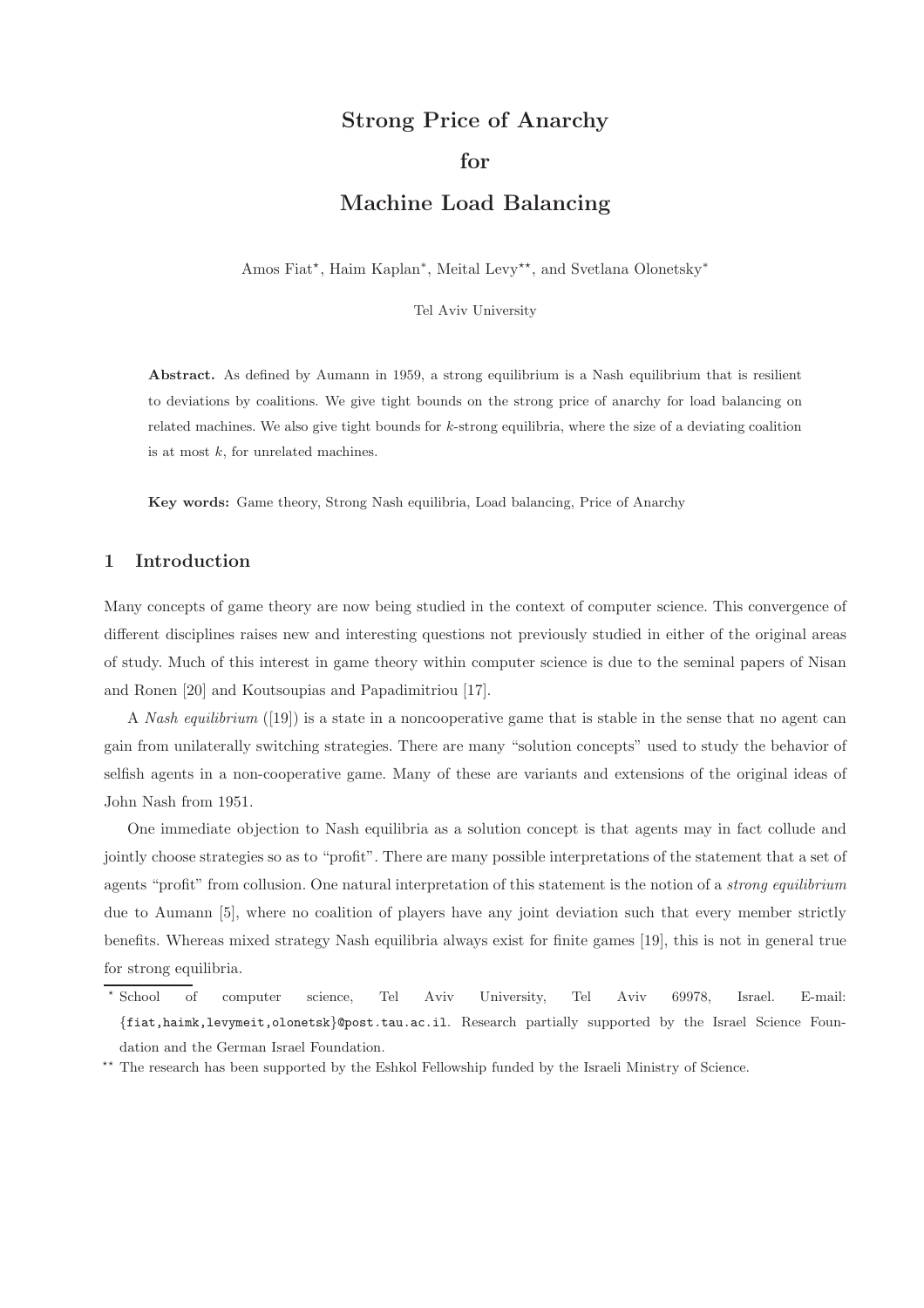Holzman and Law-Yone [16] characterized the set of congestion games that admit strong equilibria. The class of congestion games studied was extended by Rozenfeld and Tennenholtz in [21]. [21] also considered mixed strong equilibria and correlated mixed strong equilibria under various deviation assumptions, pure, mixed and correlated. Variants of strong equilibria include limiting the set of possible deviations (coalition-proof equililbria [8]) and assuming static predefined coalitions ([15, 14]).

The term price of anarchy was coined by Koutsoupias and Papadimitriou [17]. This is the ratio between the cost of the worst-case Nash equilibria and the cost of the social optimum. A related notion is the price of stability defined in [3], the ratio between the cost of the best Nash equilibria and the cost of the social optimum. These concepts have been extensively studied in numerous settings, machine load balancing [17, 18, 11, 7, 10], network routing [22, 6, 9], network design [4, 12, 1, 3, 13], etc.

Andelman *et al.* [2] initiated the study of the *strong price of anarchy* (SPoA), the ratio of the worst case strong equilibria to the social optimum. The authors also define the notion of a  $k$ -strong equilibrium, where no coalition of size up to k has any joint deviation where all strictly benefit. Analogous definitions can be made for the k-strong price of anarchy.

One may argue that the strong price of anarchy (which is never worse than the price of anarchy) removes the element of poor coordination and is entirely due to selfishness. Likewise, the  $k$ -strong price of anarchy measures the cost of selfishness and restricted coordination (up to  $k$  agents at once).

Our work here is a direct continuation of the work of Andelman *et al.* [2], and addresses many of the open problems cited there, in particular in the context of a load balancing game. In this setting agents (jobs) choose a machine, and job j placed on machine i contributes  $w_i(i)$  to the load on machine i. Agents seek machines with small load, and the social cost usually considered is the makespan, *i.e.*, the maximal load on any machine. Whereas  $[2]$  considered strong price of anarchy and k-strong price of anarchy for unrelated machines, herein we primarily consider the strong price of anarchy for related machines (machines having an associated speed).

#### Our results.

- 1. Czumaj and Vocking [11] showed that the price of anarchy for load balancing on related machine is  $\Theta(\log m / \log \log m)$ , we show that the strong price of anarchy for load balancing on related machine is  $\Theta(\log m/(\log \log m)^2)$ . This is our most technically challenging result.
- 2. We also give tight results for the problems considered by [2]:
	- (a) In  $[2]$  the strong price of anarchy for load balancing on m unrelated machines was shown to lie between m and  $2m - 1$ . We prove that the true value is always m.
	- (b) In  $[2]$ , the k-strong price of anarchy for load balancing of n jobs on m unrelated machines is between  $O(nm^2/k)$  and  $\Omega(n/k)$ . We prove that the k-strong price of anarchy falls in between and is  $\Theta(m(n-m+1)/(k-m+1)).$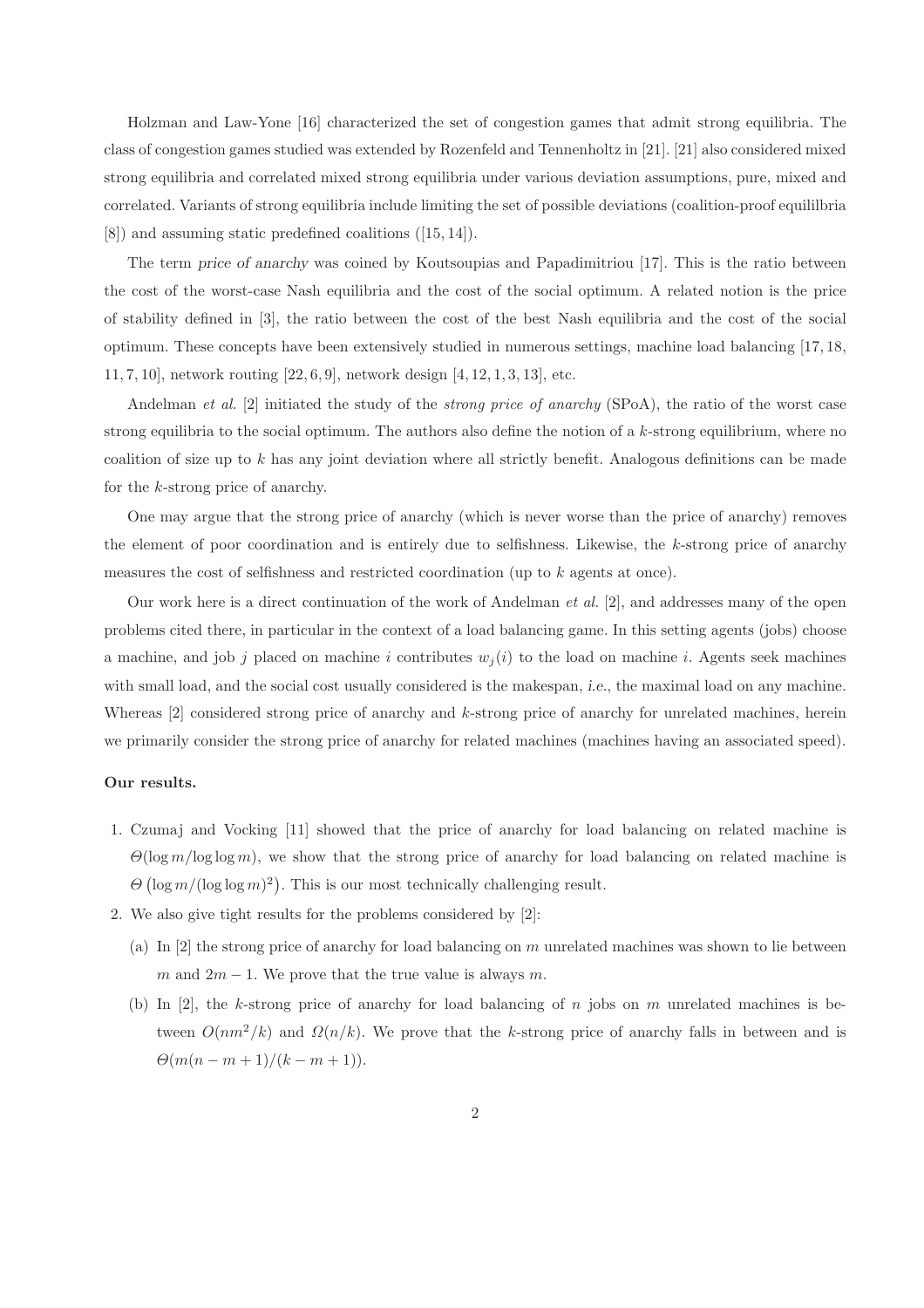## 2 Preliminaries

A load balancing game consists of a set  $M = \{M_1, \ldots, M_m\}$  of machines, a set  $N = \{1, \ldots, n\}$  of jobs (agents). We use the terms machine i or machine  $M_i$  interchangeably. Each job j has a weight function  $w_j()$  such that  $w_j(i)$  is the running time of job j on machine  $M_i$ . When the machines are unrelated then  $w_j()$  is an arbitrary positive real function. For related machines, each job j has weight, denoted by  $w_i$ , and each machine  $M_i$  has a speed, denoted by  $v(i)$ . The running time of job j on machine i is  $w_i(i) = w_j/v(i)$  where  $w_j$  is the weight of job j. In game theoretic terms, the set of strategies for job j is the set of machines M. A state S is an assignment of jobs to machines. Let  $m_S(j)$  be the machine chosen by job j in state S. The load on machine  $M_i$  in state S is  $\sum_{j|M_i=m_S(j)} w_j(i)$ .

Given a state S in which job j is assigned to machine  $M_i$ , we say that the *load observed by job j* is the load on machine  $M_i$  in state S. The makespan of a state S is the maximum load of a machine in S. Jobs seek to minimize their observed load. The state OPT (the social optimum) is a state with minimal makespan. We also denote the makespan in state OPT by OPT, and the usage would be clear from the context.

A strong equilibrium is a state where no group of jobs can jointly choose an alternative set of strategies so that every job in the group has a reduced observed load in the new state. In a  $k\text{-}strong\ equilibrium$  we restrict such groups to include no more than k agents. The *strong price of anarchy* is the ratio between the makespan of the worst strong equilibrium and OPT. The k-strong price of anarchy is the ratio between the makespan of the worst k-strong equilibrium and OPT.

## 3 Related Machines

Czumaj and Vocking [11] show that the price of anarchy of load balancing on related machines is  $\Theta(\log m / \log \log m)$ . We show that the lower bound construction of [11] is not in strong equilibrium. We also give a somewhat weaker (and tight) lower bound of  $\Omega(\log m/(\log \log m)^2)$ . We first present the lower bound of [11] and claim that it is not resilient to deviation by coalitions.

## The lower bound of [11]:

Consider the following instance in which machines are partitioned into  $\ell + 1$  groups. Let these groups be  $G_0, G_1, \ldots, G_\ell$  with  $m_j$  machines in group  $G_j$ . We define  $m_0 = 1$ , and  $m_{j+1} = (\ell - j) \cdot m_j$  for  $j = 1, \ldots, \ell$ . Since the total number of machines  $m = \sum_{j=0}^{\ell} m_j$  and  $m_{\ell} = \ell!$ , it follows that  $\ell \sim \log m / \log \log m$ . Suppose that all machines in  $G_j$  have speed  $2^{(\ell-j)}$ .

Consider the following Nash equilibrium, every machine in  $G_j$  receives  $\ell - j$  jobs, each of weight  $2^{(\ell - j)}$ . Each such job contributes 1 to the load of its machine. The total load on every machine in  $G_j$  is therefore  $\ell - j$ . Machines in group  $G_{\ell}$  have no jobs assigned to them.

The makespan is  $\ell$ , obtained on machines of group  $G_0$ . Consider some job assigned to a machine from group  $G_i$ , this job has no incentive to migrate to a machine in a group of lower index since the load there is already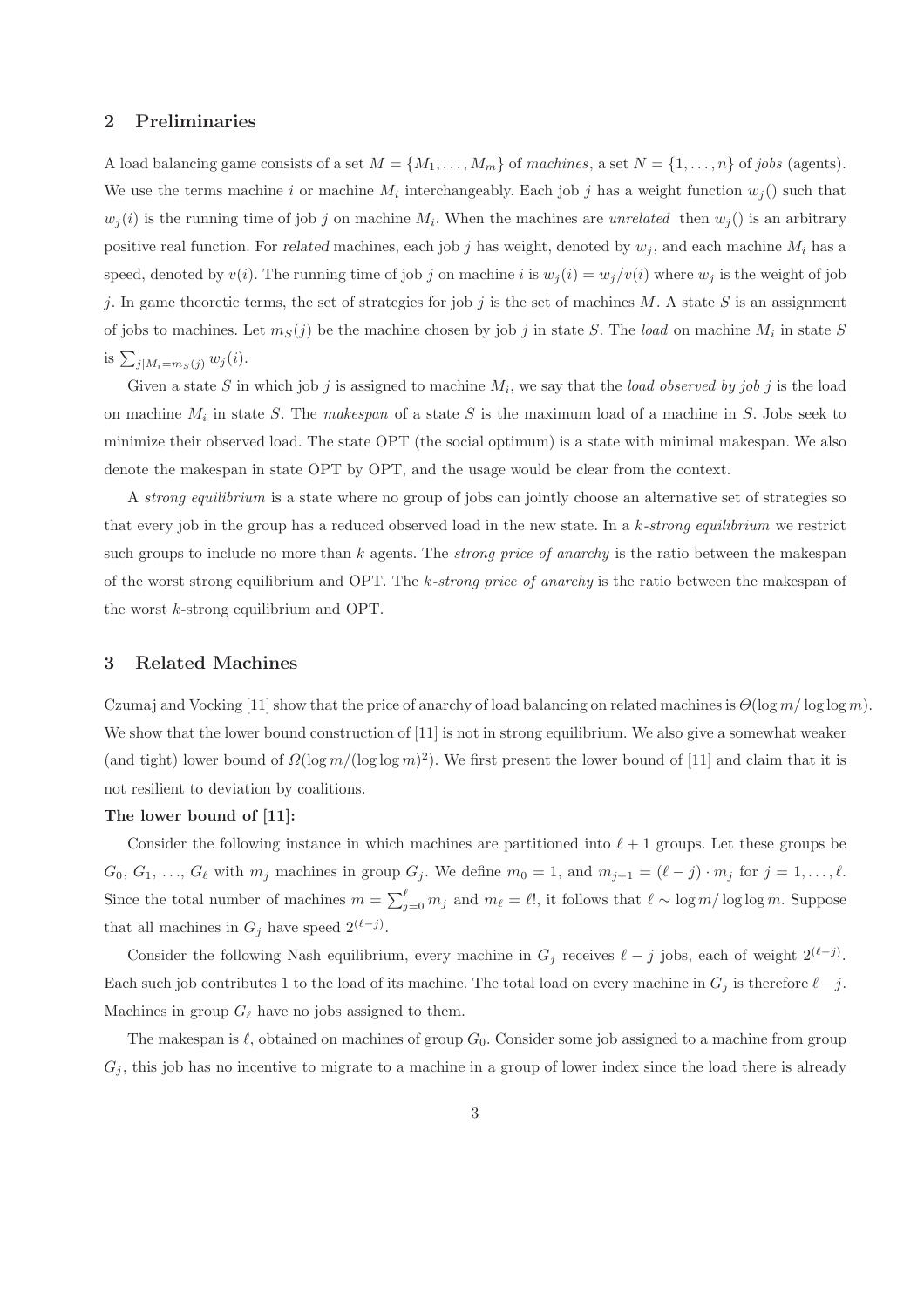higher than the load it currently observes. If a job on a machine in  $G_j$  migrate to a machine in  $G_{j+1}$  then it would observe a load of  $\ell-(j+1)+2^{(\ell-j)}/2^{(\ell-(j+1))}=\ell-j+1>\ell-j$  and even higher loads on machines of groups  $G_{i+2}, \ldots, G_{\ell}$ .

For the minimal makespan, move all jobs on machines in  $G_j$  to machines in  $G_{j+1}$  (for  $j = 0, \ldots, \ell - 1$ ). There are sufficiently many machines so that no machine gets more than one job, and the load on all machines is  $2^{\ell-j}/2^{\ell-(j+1)} = 2$ . The price of anarchy is therefore  $\Omega(\log m / \log \log m)$ . (This is also shown to be an upper bound).

However, this is not a strong Nash equilibrium.

#### **Lemma 1.** The above Nash equilibrium is not in strong equilibrium for  $\ell > 8$ .

*Proof.* Consider the following scenario. We consider a deviation by a coalition consisting of all  $\ell$  jobs on some machine of group  $G_0$  (machine M) along with 3 jobs from each of  $\ell$  different machines from group  $G_2$ (machines  $N_1, N_2, \ldots, N_\ell$ ). We describe the actions of the coalition in two stages, and argue that all members of the coalition benefit from this deviation.

All  $\ell$  jobs located on machine  $M \in G_0$  migrate to separate machines  $N_1, N_2, \ldots, N_\ell$  in group  $G_2$ .

Following this migration, the load on machines  $N_i$  is  $\ell + 2$  (it was  $\ell - 2$ , we added a job from machine M that contributed an extra 4 to the load). The load on machine  $M$  has dropped to zero (all jobs were removed).

Now, remove 3 original jobs (with weight  $2^{\ell-2}$ ) from each of the  $N_i$  machines and place them on machine M. The load on machine  $N_i$  has dropped to  $\ell-1$ , so the job that migrated from machine M to machine  $N_i$  is now experience lower load than before. The load on machine M is now  $3\ell \cdot 2^{\ell-2}/2^{\ell} = 3\ell/4 < \ell - 2$ , for  $\ell > 8$ . Thus, the jobs that migrated from machines in  $G_2$  to machine M also benefit from this coalition.

#### 3.1 Lower bound on strong price of anarchy for related machines.

## **Theorem 1.** The strong price of anarchy for m related machines and n jobs is  $\Omega(\log m/(\log \log m)^2)$ .

*Proof.* Consider the following instance in which machines are partitioned into  $\ell+1$  groups. Let these groups be  $G_0, G_1, \ldots, G_\ell$ . We further subdivide each group  $G_i, 0 \leq i \leq \ell$ , into  $\log \ell$  subgroups, where all machines within the same subgroup have the same speed, but machines from different subgroups of a group differ in speed. The group  $G_{\ell}$  consists of a single subgroup  $F_{\ell \log \ell}$ . In total, we have  $\ell \log \ell + 1$  subgroups  $F_0, F_1, \ldots, F_{\ell \log \ell}$ , where subgroups  $F_0, \ldots, F_{\log \ell-1}$  are a partition of  $G_0, F_{\log \ell}, \ldots, F_{2 \log \ell-1}$  are the subgroups of  $G_1$ , etc. The speed of each machine in subgroup  $F_j$  is  $2^{(\ell \log \ell - j)}$ .

Let  $m_j$  denote the number of machines in subgroup  $F_j$ ,  $0 \le j \le \ell \log \ell$ . Then  $m_0 = 1$ , and for subgroup  $F_{j+1}$  such that  $F_j \subset G_i$  we define  $m_{j+1} = (\ell - i) \times m_j$ . It follows that the number of machines in subgroup  $F_{\ell \log \ell}$  is at least  $(\ell!)^{\log \ell}$  and therefore  $m \geq (\ell!)^{\log \ell}$  and  $\ell \sim \log m/(\log \log m)^2$ .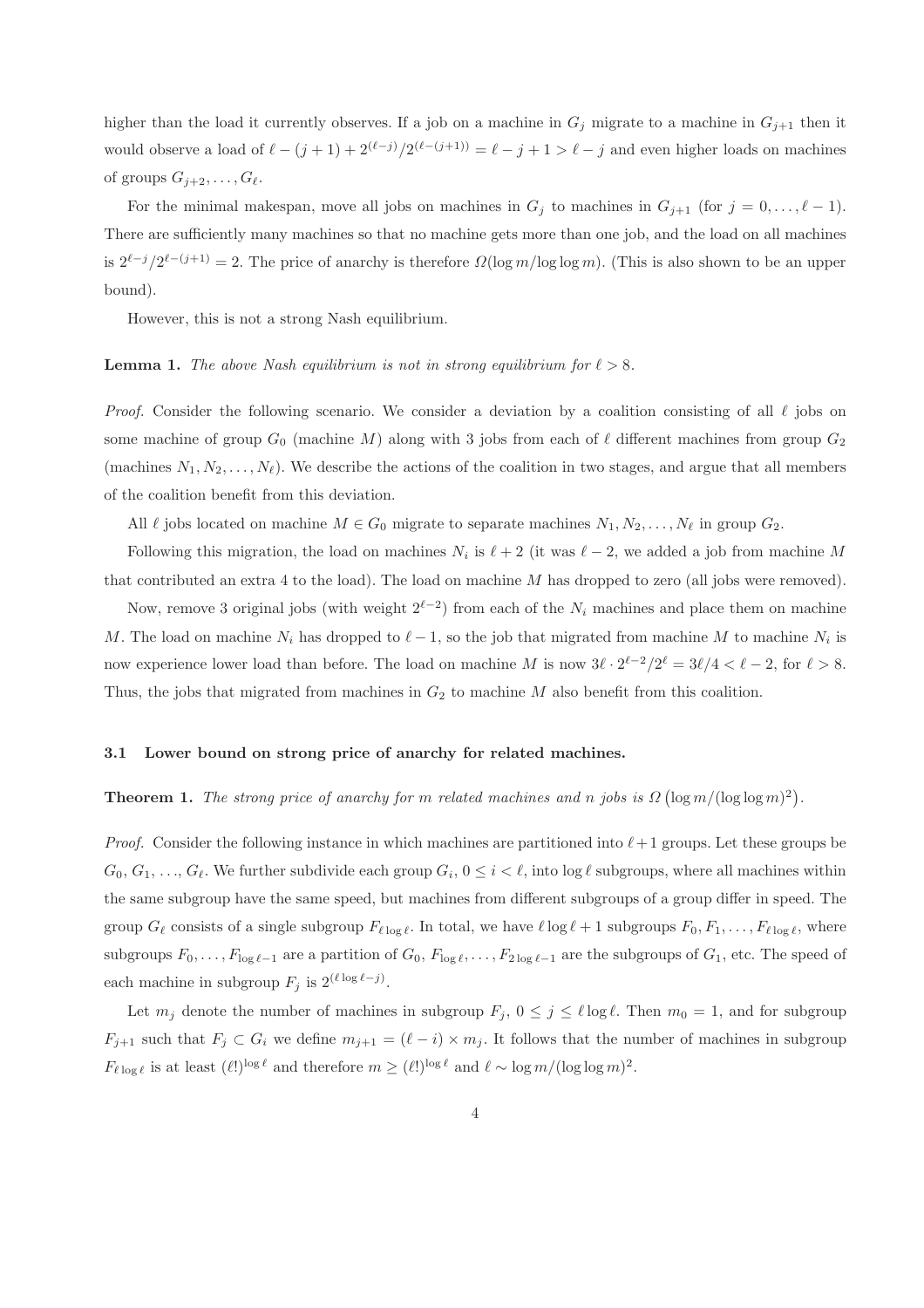Consider the following state, S. Each machine of group  $G_i$  is assigned  $\ell - i$  jobs. Jobs that are assigned to machines in subgroup  $F_j$  have weight  $2^{(\ell \log \ell - j)}$ . As the speed of such machines is  $2^{(\ell \log \ell - j)}$ , it follows that each such job contributes one to the load of the machine it is assigned to. I.e., the load on all machines in  $G_i$ is  $\ell - i$ . Machines of  $F_{\ell \log \ell}$  have no jobs assigned to them.

The load on the machines in group  $G_0$  is  $\ell$  which is also the makespan in S. The minimal makespan (OPT) is attained by moving the jobs assigned to machines from  $F_j$  each to a separate machine of subgroup  $F_{j+1}$ , for  $0 \leq j < \ell \log \ell$ . The load on all machines is now  $2^{\ell \log \ell - j} / 2^{\ell \log \ell - (j+1)} = 2$ .

State S is a Nash equlibrium. A job assigned to a machine of subgroup  $F_j$  has no incentive to migrate to a machine with a lower indexed subgroup since the current load there is equal or higher to the current load it observes. There is no incentive to migrate to a higher indexed subgroup as it observes a load of at least  $\ell - j + 1 > \ell - j$ . We now argue that state S is not only a Nash Equilibrium but also a strong Nash equilibrium.

First, note that jobs residing on machines of group  $G_i$ ,  $0 \leq i \leq \ell - 2$ , have no incentive to migrate to machines of group  $G_j$ , for  $j \geq i+2$ . This follows since the speed of each machine in group  $G_j$  is smaller by a factor of more than  $2^{\log \ell} = \ell$  from the speed of any machine in group  $G_i$ . Thus, even if the job is alone on such a machine, the resulting load is higher than the load currently observed by the job (current load is  $\leq \ell$ ). Thus, any deviating coalition has the property that jobs assigned to machines from group  $G_i$  may only migrate to machines from groups  $G_j$ , for  $j \leq i+1$ .

Suppose that jobs that participate in a deviating coalition are from machines in groups  $G_i, G_{i+1}, \ldots, G_j$ ,  $1 \leq i \leq j \leq \ell$ . The load on machines from group  $G_i$  holding participating jobs must strictly decrease since either jobs leave (and the load goes down) or jobs from higher or equal indexed groups join (and then the load must strictly go down too). If machines from group  $G_i$  have their load decrease, and all deviating jobs belong to groups i through j,  $i < j$ , then there must be some machine  $M \in G_p$ ,  $i < p \le j$ , with an increase in load. Jobs can migrate to machine M either from a machine in group  $G_{p-1}$ , or from a machine in group  $G_j$  for some  $j \geq p$ .

If a deviating job migrates from a machine in  $G_j$  for some  $j \geq p$  then this contradicts the increase in the load on M. The contradiction arises as such jobs will only join the coalition if they become strictly better off, and for this to happen the load on M should decrease.

However, this holds even if the deviating job migrates to M from a machine in  $G_{p-1}$ . The observed load for this job prior to deviating was  $\ell - (p-1)$  and it must strictly decrease. A job that migrates to machine M from  $G_{p-1}$  increases the load by an integral value. A job that migrates away from machine M decreases the load by an integral value too. This implies that the new load on M must be an integer smaller than  $\ell-(p-1)$ , which contradicts the increase in load on M. □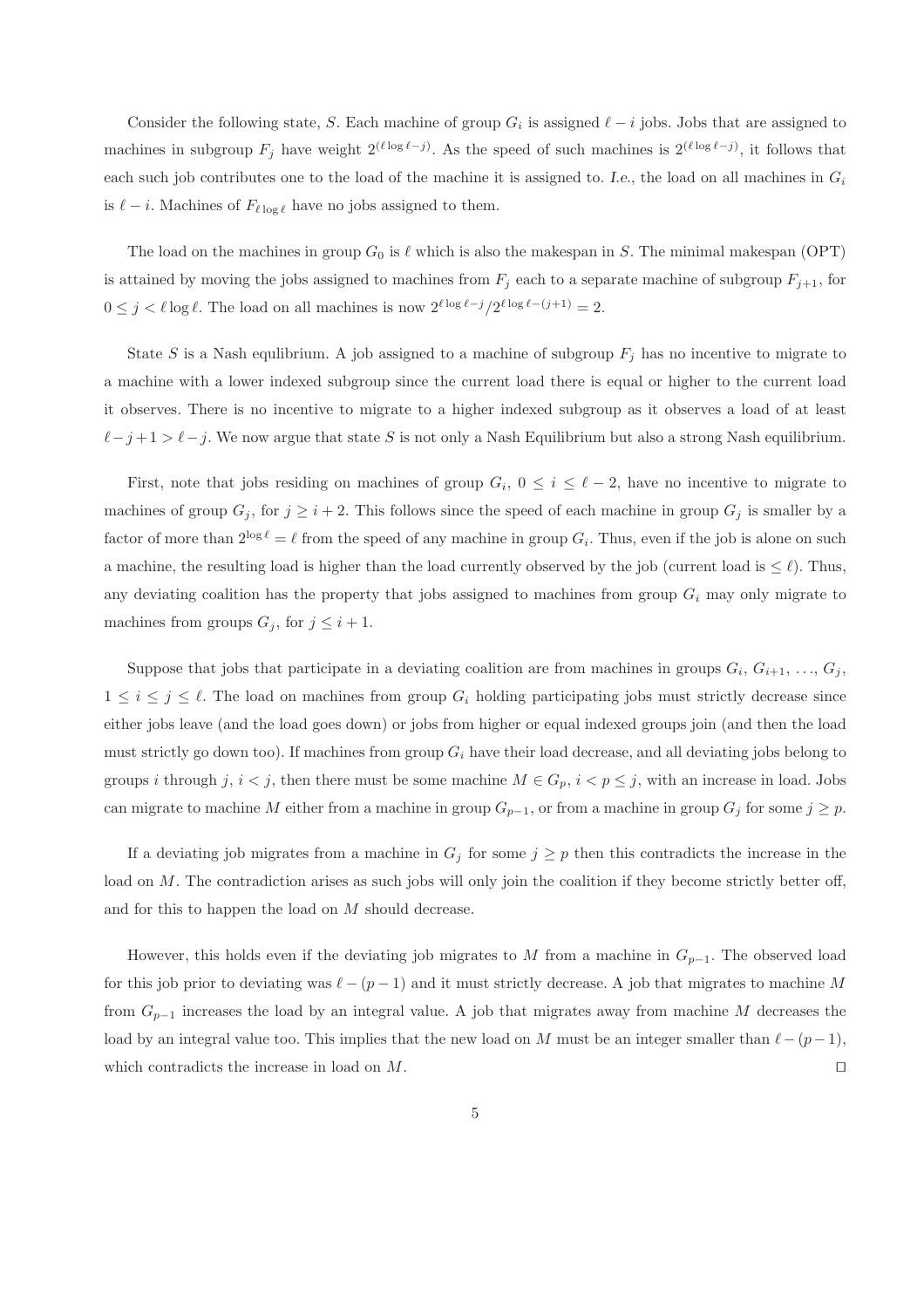## 4 Upper bound on strong price of anarchy for related machines.

We assume that machines are indexed such that  $v(i) \ge v(j)$  for  $i < j$ . We also assume that the speeds of the machines are scaled so that OPT is 1. Let S be an arbitrary strong Nash equilibrium, and let  $\ell_{\rm max}$  be the maximum load of a machine in S. Our goal is to give an upper bound on  $\ell_{\text{max}}$ . When required, we may assume that  $\ell_{\text{max}}$  is a sufficiently large constant, since otherwise an upper bound follows trivially. Recall that machines are ordered such that  $v(1) \ge v(2) \ge \cdots \ge v(m) > 0$ . Let  $\ell(i)$  be the load on machine  $M_i$ , i.e., the total weight of jobs assigned to machine  $M_i$  is  $\ell(i)v(i)$ .

## 4.1 Sketch of the proof

We prove that  $m = \Omega(\ell_{max}^{\ell_{max} \log \ell_{max}})$ , which implies  $\ell_{max} = O(\log m/(\log \log m)^2)$ . To show that  $m =$  $\Omega(\ell_{\max}^{\ell_{\max} \log \ell_{\max}})$  we partition the machines into consecutive disjoint "phases" (Definition 1), with the property that the number of machines in phase i is  $\Omega(\ell)$  times the number of machines in phase i – 1 (Lemma 4.3), where  $\ell$  is the minimal load in phases 1 through i.

For technical reasons we introduce shifted phases (s-phases, Definition 2) which are in one-to-one correspondence to the phases. We focus on the s-phases of faster machines, so that the total drop in load amongst the machines of these s-phases is about  $\ell_{\rm max}/2$ . We next partition the s-phases into consecutive blocks. Let  $\delta_i$  be the load difference between slowest machine in block  $i - 1$  and the slowest machine in block i. By construction we get that  $\sum \delta_i = \Theta(\ell_{\max}).$ 

We map s-phases to blocks such that each s-phase is mapped to at most one block as follows (Lemmas 7 and 8), see Fig. 1.

- If  $\delta_i < 1/\log \ell_{\max} \Rightarrow$  we map a single  $(1 \lceil \delta_i \log \ell_{\max} \rceil)$  s-phase to block i
- $-$  If  $\delta_i \geq 1/\log \ell_{\max} \Rightarrow$  we map  $\Omega(\delta_i \log \ell_{\max})$  s-phases to block i

Therefore the total number of s-phases is at least  $\sum \delta_i \log \ell_{\max} = \Omega(\ell_{\max} \log \ell_{\max})$ . Given the one-to-one mapping from s-phases to phases, this also gives us a lower bound of  $\Omega(\ell_{\text{max}} \log \ell_{\text{max}})$  on the number of phases.

In Lemma 4.3 we prove that the number of machines in phase i is  $\Omega(\ell_{\text{max}})$  times the number of machines in phase  $i-1$ . This allows us to conclude that the total number of machines  $m = \Omega(\ell_{max}^{\ell_{max} \log \ell_{max}})$ , or that  $\ell_{\text{max}} = O(\log m / (\log \log m)^2).$ 

#### 4.2 Excess Weight and Excess Jobs

Given that the makespan of OPT is 1, the total weight of all jobs assigned to machine  $\sigma$  in OPT cannot exceed  $v(\sigma)$ , the speed of machine  $\sigma$ . We define the excess weight on machine  $1 \leq \sigma \leq m$  to be  $X(\sigma) = (\ell(\sigma)-1)v(\sigma)$ . (Note that excess weight can be positive or negative).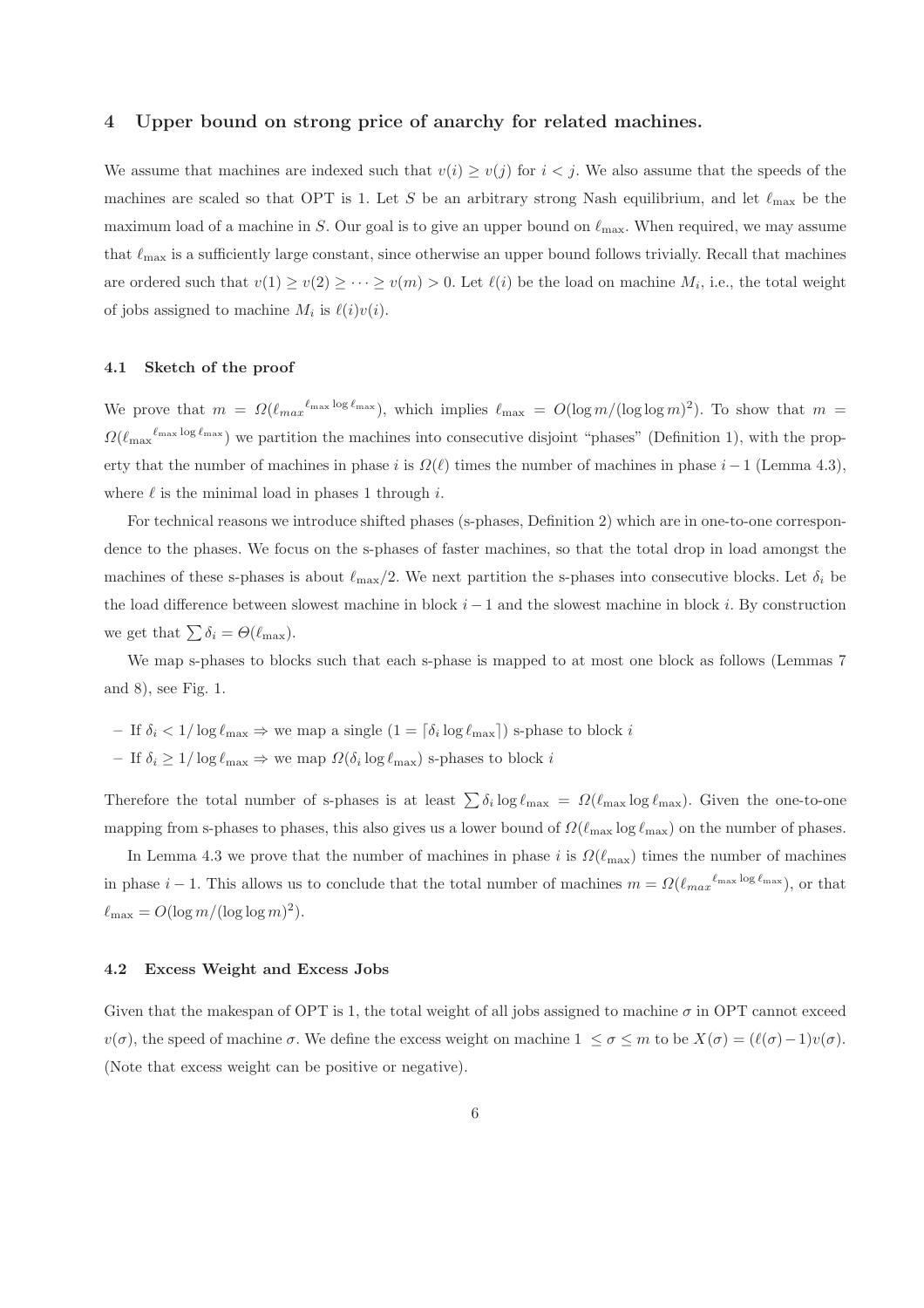

Fig. 1. The machines are sorted in order of decreasing speed (and increasing index), and partitioned into s-phases. The s-phases are further partitioned into blocks  $B_i$ . The s-phases that are mapped to block i are marked  $P(B_i)$ .

Given a set  $R \subset \{1, \ldots, m\}$ , we define the excess weight on R to be

$$
X(R) = \sum_{\sigma \in R} X(\sigma). \tag{1}
$$

For clarity of exposition, we use intuitive shorthand notation for sets  $R$  forming consecutive subsequences of 1,..., m. In particular, we use the notation  $X(\sigma)$  for  $X(\{\sigma\})$ ,  $X(\leq w)$  for  $X(\{\sigma | 1 \leq \sigma \leq w\})$ ,  $X(w...y)$  for  $X({w \leq \sigma \leq y})$ , etc.

Given that some set of machines R has excess weight  $X(R) > 0$ , it follows that there must be some set of jobs  $J(R)$ , of total weight at least  $X(R)$ , that are assigned to machines in R by S, but are assigned to machines in  $\{1,\ldots,m\}$  – R by OPT. Given sets of machines R and Q, let  $J(R \mapsto Q)$  be the set of jobs that are assigned by S to machines in R but assigned by OPT to machines in Q, and let  $X(R \mapsto Q)$  be the weight of the jobs in  $J(R \mapsto Q)$ . Let  $R_1$ , and  $R_2$  be a partition of the set of machines R. Then we have

$$
X(R) \le X(R \mapsto \{1, \dots, m\} \setminus R) = X(R \mapsto R_1) + X(R \mapsto R_2) . \tag{2}
$$

In particular, using the shorthand notation above, we have that for  $1 \leq y < \sigma \leq m$ ,

$$
X(\leq y) \leq X(\leq y \mapsto y) = X(\leq y \mapsto y + 1 \dots \sigma) + X(\leq y \mapsto \sigma + 1 \dots m) . \tag{3}
$$

Similarly, for  $1 \leq \sigma < y \leq m$  we have

$$
X(\leq y) \leq X(\leq \sigma) + X(\sigma + 1 \dots y) \tag{4}
$$

#### 4.3 Partition into phases

**Definition 1.** We partition the machines  $1, \ldots, m$  into disjoint sets of consecutive machines called phases,  $\Phi_1, \Phi_2, \ldots$ , where machines of  $\Phi_i$  precede those of  $\Phi_{i+1}$ . We define  $\rho_0 = 0$  and  $\rho_i = \max\{j \mid j \in \Phi_i\}$  for  $i \geq 1$ . Thus, it follows that  $\Phi_i = \{\rho_{i-1}+1,\ldots,\rho_i\}$ . It also follows that machines in  $\Phi_i$  are no slower than those of  $\Phi_{i+1}$ . Let  $n_i$  be number of machines in the ith phase, i.e.,  $n_i = \rho_i - \rho_{i-1}$ , for  $i \geq 1$ .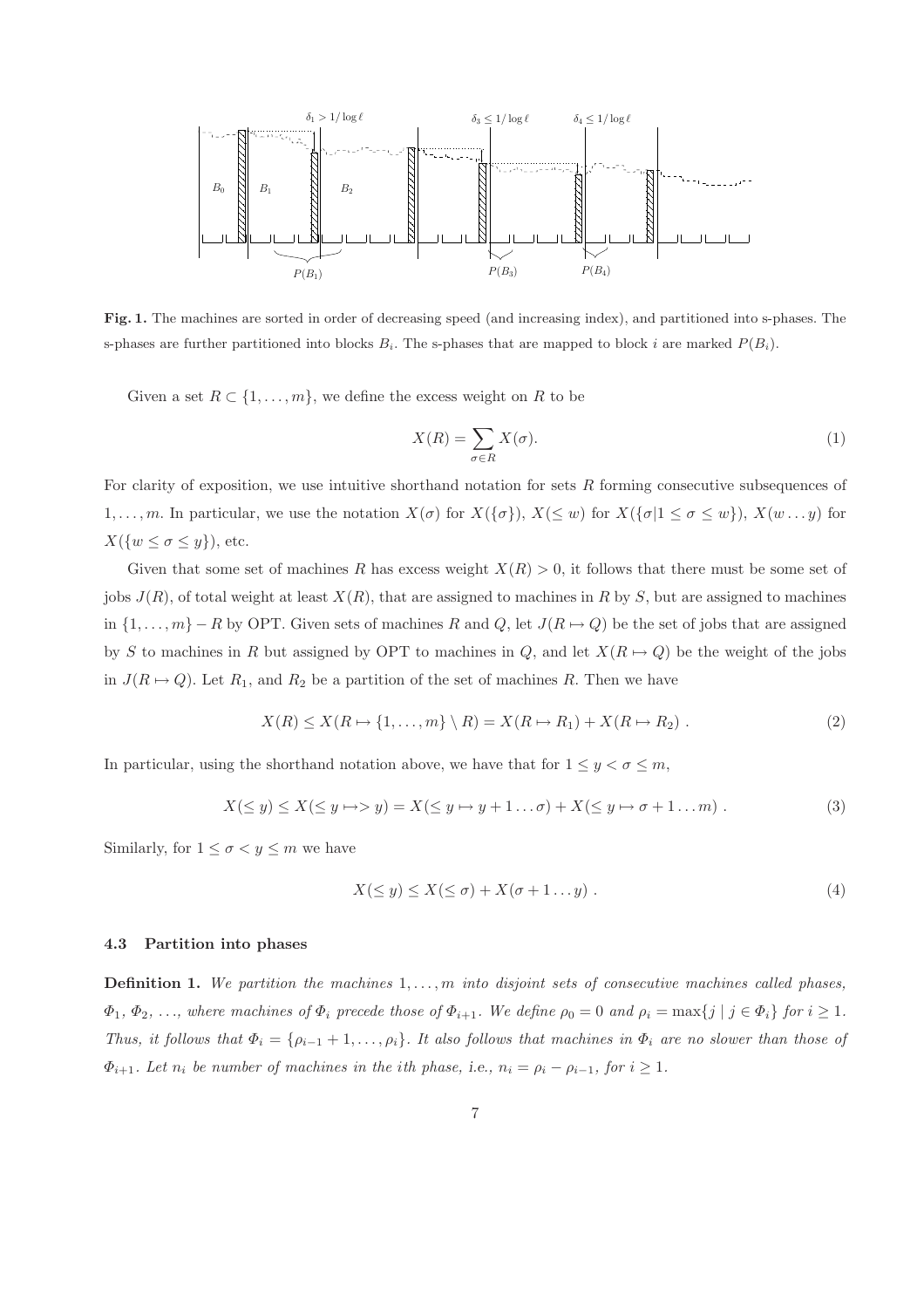To determine  $\Phi_i$  it suffices to know  $\rho_{i-1}$  and  $\rho_i$ . For  $i = 1$  we define  $\rho_1 = 1$ , as  $\rho_0 = 0$  it follows that  $\Phi_1 = \{1\}$ . We define  $\rho_{i+1}$  inductively using both  $\rho_i$  and  $\rho_{i-1}$  as follows.

$$
\rho_{i+1} = \operatorname{argmin}_{\sigma} \left\{ X(\leq \rho_i \mapsto \sigma) < X(\leq \rho_{i-1}) + \frac{X(\Phi_i)}{2} \right\}.\tag{5}
$$

The phases have the following properties.

**Lemma 2.** Let  $\ell$  be the minimal load of a machine in phases  $1,\ldots,i$ ,  $(\ell = \min{\ell(\sigma)}|1 \leq \sigma \leq \rho_i)$ , then  $n_{i+1} \geq n_i(\ell-1)/2.$ 

*Proof.* By the inductive definition of  $\rho_{i+1}$  above (Equation 5), we have that

$$
X(\leq \rho_i \mapsto \rho_{i+1}) < X(\leq \rho_{i-1}) + \frac{X(\Phi_i)}{2}
$$

Now, since  $X(\leq \rho_i) \leq X(\leq \rho_i \mapsto \Phi_{i+1}) + X(\leq \rho_i \mapsto \rho_{i+1}),$  we have

$$
X(\leq \rho_i \mapsto \Phi_{i+1}) \geq X(\leq \rho_i) - X(\leq \rho_i \mapsto \rho_{i+1})
$$
\n<sup>(6)</sup>

$$
> X(\leq \rho_{i-1}) + X(\Phi_i) - \left(X(\leq \rho_{i-1}) + \frac{X(\Phi_i)}{2}\right) \tag{7}
$$

$$
=\frac{X\left(\Phi_{i}\right)}{2};
$$
\n<sup>(8)</sup>

.

Equation (6) follows by rewriting Equation (2). Equation (7) follows from the definition of  $\rho_{i+1}$  (Equation (5)), and the rest is trivial manipulation.

Since the speed of any machine in  $\Phi_i$  is no smaller than  $v(\rho_i)$  (the lowest speed of any machine in phases  $1, \ldots, i$ , and we have chosen  $\ell$  to be the minimum load of any machine in the set  $\leq \rho_i$ , for every machine  $\sigma \in \Phi_i$  the excess weight  $X(\sigma) = (\ell(\sigma) - 1)v(\sigma) \geq (\ell - 1)v(\rho_i)$ . Therefore by substituting this into (8) we get

$$
X(\leq \rho_i \mapsto \Phi_{i+1}) > \frac{n_i(\ell-1)v(\rho_i)}{2}.
$$

In OPT, no machine can have a load greater than one. Therefore since the speed of any machine in  $\Phi_{i+1}$ is no larger than  $v(\rho_i)$  at most  $v(\rho_i)$  of the weight is on one machine in  $\Phi_{i+1}$ , so there are at least  $(\ell-1)n_i/2$ machines in  $\Phi_{i+1}$ . □

**Lemma 3.** Let  $j < i$  be two phases. If the minimal load of a machine  $\rho_{j-1} \leq k \leq \rho_i$  is at least 3 then  $X(\Phi_i) > X(\Phi_j).$ 

*Proof.* Clearly it suffices to prove that  $X(\Phi_{i+1}) > X(\Phi_i)$  for every  $i > 0$ .

Since in OPT the load of every machine is at most one we have that

$$
X(\leq \rho_i \mapsto \Phi_{i+1}) \leq \sum_{\sigma \in \Phi_{i+1}} v(\sigma). \tag{9}
$$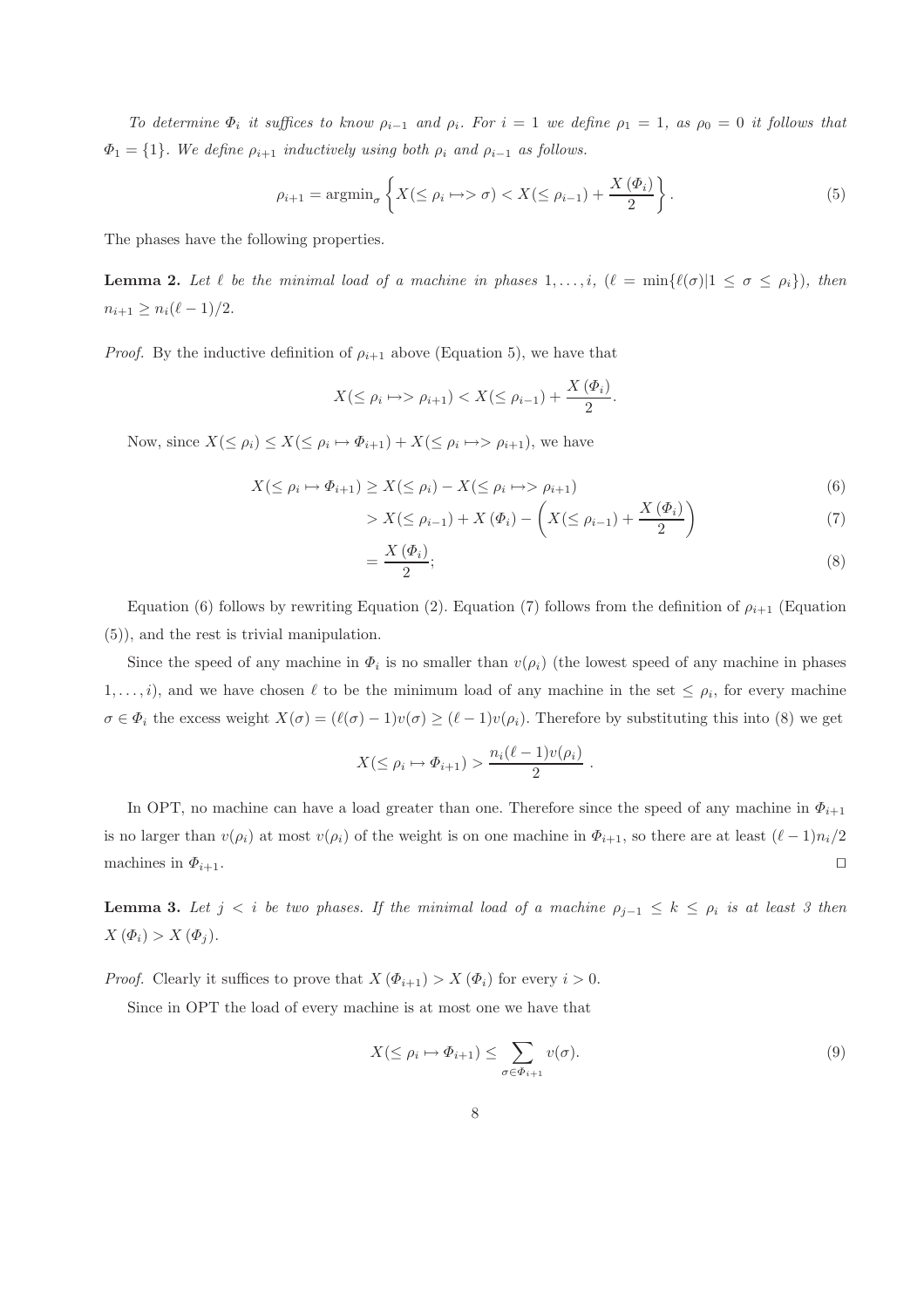This together with (8) gives that

$$
\sum_{\sigma \in \Phi_{i+1}} v(\sigma) > \frac{X(\Phi_i)}{2} \tag{10}
$$

Let  $\ell$  be the minimal load of a machine in  $\Phi_{i+1}$ . From our definition follows that

$$
X(\Phi_{i+1}) \ge (\ell - 1) \sum_{\sigma \in \Phi_{i+1}} v(\sigma) \tag{11}
$$

The lemma now follows by combining (10) and (11) together with the assumption that  $\ell > 3$ . □

Let  $\ell$  be the minimal load among machines  $1, \ldots, \rho_i$ . Let  $\Gamma_i$  be the subset of  $\Phi_i$  that have at least  $(\ell-1)/2$ of their load contributed by jobs of weight  $w \le v(\rho_{i+1})$ .

**Lemma 4.** For  $i > j$ ,  $\sum_{\sigma \in \Gamma_i} v(\sigma) \ge v(\rho_j) n_j(\ell-1)/(\ell+3)$ .

*Proof.* First we want to estimate  $X(\Phi_i \mapsto \geq \rho_{i+1})$ . By rewriting Equation (2) we get that

$$
X(\Phi_i \mapsto \ge \rho_{i+1}) = X(\le \rho_i \mapsto \ge \rho_{i+1}) - X(\le \rho_{i-1} \mapsto \ge \rho_{i+1}).
$$

Since  $X(\leq \rho_{i-1} \mapsto \geq \rho_{i+1}) \leq X(\leq \rho_{i-1} \mapsto \rho_i)$ , we also have that

$$
X(\Phi_i \mapsto \ge \rho_{i+1}) \ge X(\le \rho_i \mapsto \ge \rho_{i+1}) - X(\le \rho_{i-1} \mapsto \rho_i) . \tag{12}
$$

From the definition of  $\rho_{i+1}$  follows that

$$
X(\leq \rho_i \mapsto \geq \rho_{i+1}) \geq X(\leq \rho_{i-1}) + \frac{X(\Phi_i)}{2}, \qquad (13)
$$

Similarly, from the definition of  $\rho_i$  follows that

$$
X(\leq \rho_{i-1} \mapsto \rho_i) < X(\leq \rho_{i-2}) + \frac{X(\Phi_{i-1})}{2} \tag{14}
$$

Substituting Equations (13) and (14) into Equation (12) we get that

$$
X(\Phi_i \to \ge \rho_{i+1}) \ge X(\le \rho_{i-1}) + \frac{X(\Phi_i)}{2} - \left(X(\le \rho_{i-2}) + \frac{X(\Phi_{i-1})}{2}\right)
$$
  

$$
\ge X(\le \rho_{i-2}) + X(\Phi_{i-1}) + \frac{X(\Phi_i)}{2} - \left(X(\le \rho_{i-2}) + \frac{X(\Phi_{i-1})}{2}\right)
$$
  

$$
\ge \frac{X(\Phi_{i-1})}{2} + \frac{X(\Phi_i)}{2}.
$$
 (15)

Let  $A(\sigma)$  be the total weight of jobs j on machine  $\sigma$  with  $w_j \le v(\rho_{i+1})$  and let  $A(\Phi_i) = \sum_{\sigma \in \Phi_i} A(\sigma)$ . Since every job in  $J(\Phi_i \mapsto \ge \rho_{i+1})$  has weight of at most  $v(\rho_{i+1})$ , it follows that  $X(\Phi_i \mapsto \ge \rho_{i+1}) \le A(\Phi_i)$ , and by Equation (15)

$$
A(\varPhi_i) \ge \frac{X(\varPhi_{i-1})}{2} + \frac{X(\varPhi_i)}{2} \,. \tag{16}
$$

We claim that every machine  $\sigma$  with  $A(\sigma) > 0$  (i.e. the machine has at least one job j with  $w_j \le v(\rho_{i+1})$ ) has load of at most  $\ell + 1$ . To prove the claim, let  $q \leq \rho_{i+1}$  be a machine that has load greater than  $\ell + 1$  and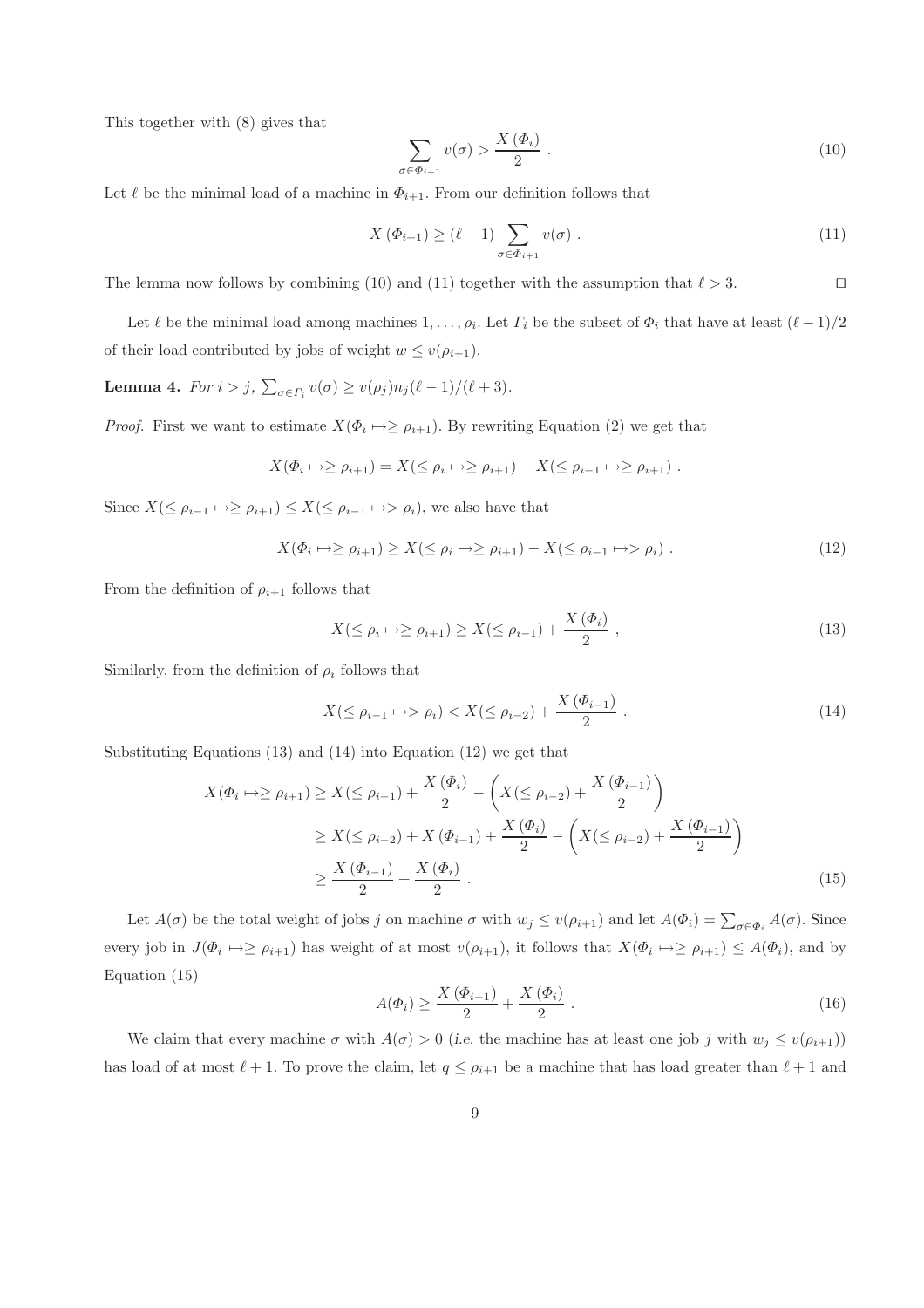a job j with  $w_j \le v(\rho_{i+1})$ , and let q' be the machine among  $1,\ldots,\rho_i$  with load  $\ell$ . This state is not a Nash equilibrium since if job  $j$  switches to machine  $q'$  it would have a smaller cost. We get that

$$
A(\Phi_i) \leq \sum_{\sigma \in \Gamma_i} v(\sigma)(\ell+1) + \sum_{\sigma \in \Phi_i - \Gamma_i} v(\sigma) \frac{\ell-1}{2}
$$
  
= 
$$
\sum_{\sigma \in \Gamma_i} v(\sigma) \frac{\ell+3}{2} + \sum_{\sigma \in \Phi_i} v(\sigma) \frac{\ell-1}{2}
$$
  

$$
\leq \sum_{\sigma \in \Gamma_i} v(\sigma) \frac{\ell+3}{2} + \frac{X(\Phi_i)}{2} .
$$
 (17)

Inequality (17) holds  $\ell$  is the smallest load of a machine in  $1, \ldots, \rho_i$ . Combining (17) and (16) we get that

$$
\sum_{\sigma \in \Gamma_i} v(\sigma) \frac{\ell+3}{2} + \frac{X(\Phi_i)}{2} \ge \frac{X(\Phi_{i-1})}{2} + \frac{X(\Phi_i)}{2} ,\qquad (18)
$$

and therefore

$$
\sum_{\sigma \in \Gamma_i} v(\sigma) \frac{\ell+3}{2} \ge \frac{X(\Phi_{i-1})}{2} \ge \frac{X(\Phi_j)}{2} \ge v(\rho_j) n_j \frac{\ell-1}{2} \tag{19}
$$

The first inequality in (19) follows from (18), the second follows from Lemma 3, and the third inequality follows since  $\ell$  is the smallest load of a machine in  $1, \ldots, \rho_i$  and since  $v(\rho_i)$  is the smallest speed in  $\Phi_i$ . From (19) the lemma clearly follows. ⊓⊔

Recall that  $\ell_{\max}$  is the maximum load in S. Define k to be  $\min\{i \mid \ell(i) < \ell_{\max}/2\}$ . Let t be the phase such that  $\rho_t < k$  and  $\rho_{t+1} \geq k$ . Consider machines  $1, \ldots, \rho_t$ . From now on  $\ell$  would be the minimal load of a machine in this set of machines. Then,  $\ell = \Theta(\ell_{\max})$ , and we may assume that  $\ell$  is large enough.

**Definition 2.** We define another partition of the machines into shifted phases (s-phases)  $\Psi_1, \Psi_2, \ldots$  based on the partition to phases  $\Phi_1, \Phi_2, \ldots$  as follows. We define  $\varphi_0 = 0$ . Let  $\varphi_i$  be the slowest machine in  $\Phi_i$  such that at least  $(\ell-1)/2$  of its load is contributed by jobs with weight  $w \le v(\rho_{i+1})$  (there exists such a machine by Lemma 4). We define  $\Psi_i = {\varphi_{i-1} + 1, \ldots, \varphi_i}.$ 

Note that there is a bijection between the s-phases  $\Psi_1, \Psi_2, \ldots$  and the phases  $\Phi_1, \Phi_2, \ldots$  Furthermore, all machines in  $\Phi_i$  such that at least  $(\ell-1)/2$  of their load is contributed by jobs of weight  $\leq v(\rho_{i+1})$  are in  $\Psi_i$ .

**Lemma 5.** The load difference between machines  $\varphi_2$  and  $\varphi_t$ ,  $\ell(\varphi_2) - \ell(\varphi_t) > \ell_{\max}/4 + 4$ .

*Proof.* According to the definition of  $\Psi_i$ , there is a job on machine  $\varphi_i$  with weight  $w \le v(\rho_{i+1}) \le v(\varphi_{i+1})$  and therefore it contributes load of at most 1 to machine  $\varphi_{i+1}$ . As S is a Nash equilibrium, the load difference between machines  $\varphi_i$  and  $\varphi_{i+1}$  is at most 1. The load on the fastest machine  $\varphi_1$  is  $\ell(\varphi_1) > \ell_{\max} - 1$  since every job contributes a load of at most 1 to it. Thus, the load on machine  $\varphi_2 \in \Phi_2$  is at least  $\ell(\varphi_2) \geq \ell(\varphi_1) - 1 \geq \ell_{\max} - 2$ .

The load on machine  $\varphi_t$  is  $\ell(\varphi_t) \leq \ell_{\max}/2 + 1$ , since there is a job with weight of at most  $v(\varphi_{t+1})$  on  $\varphi_s$ and by the definition of  $\varphi_i$  there is a machine  $k \leq \varphi_{t+1}$  with load less than  $\ell_{\max}/2$ .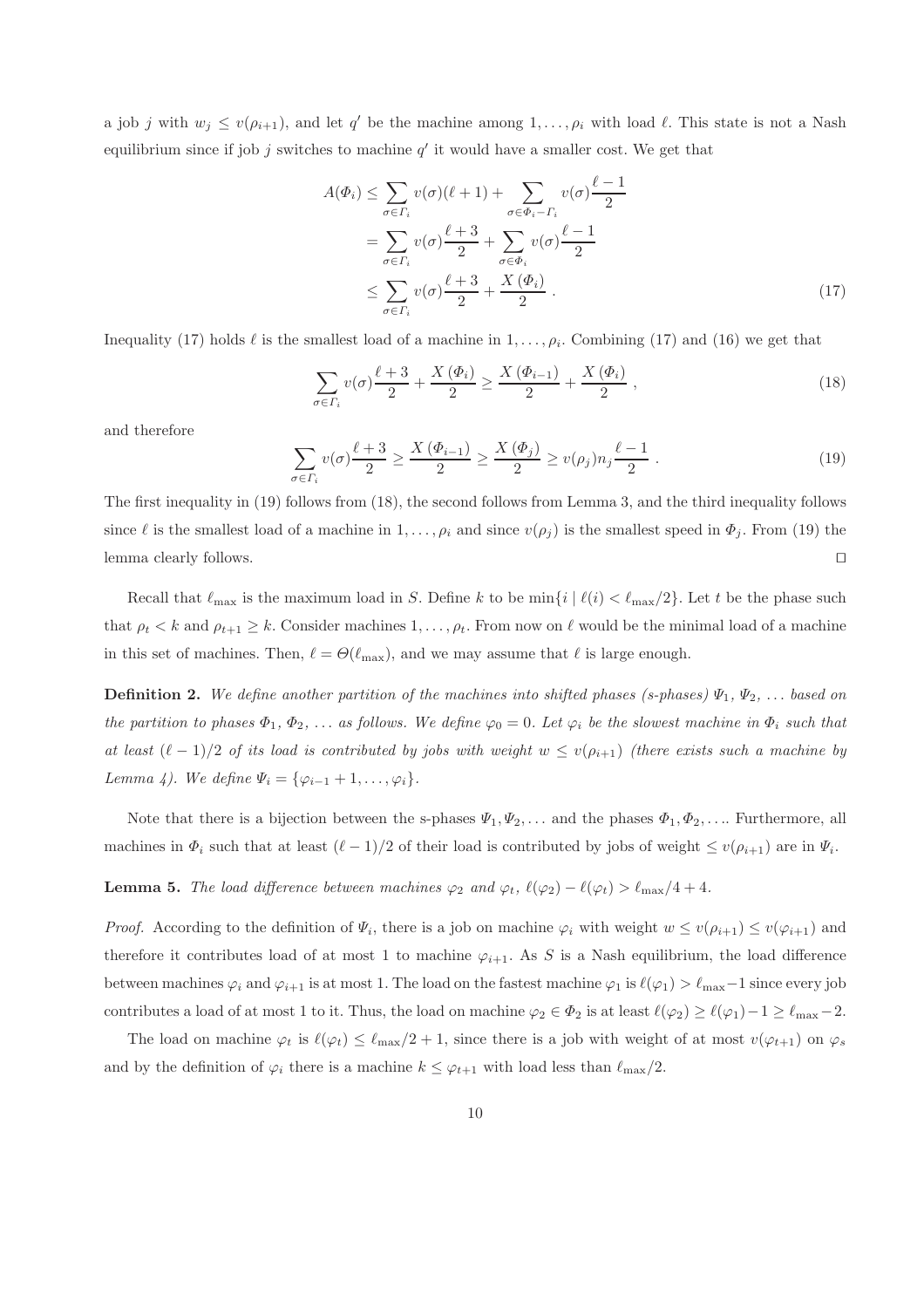Therefore, the load difference between machines  $\varphi_2$  and  $\varphi_t$  is at least  $(\ell_{\max}-2)-(\ell_{\max}/2+1) > \ell_{\max}/4+4$ , for  $\ell_{\text{max}}$  sufficiently large (> 28). □

We define  $z_{i+1}$  to be  $v(\varphi_i)/v(\varphi_{i+1})$ . Notice that  $z_{i+1} \geq 1$ . We redefine  $\Gamma_b$  to be the subset of machines of  $\Psi_b$ such that for every such machine, at least  $(\ell-1)/2$  of the load is contributed by jobs with weight  $w \leq v(\varphi_{b+1})$ . For two s-phases  $\Psi_a$ , and  $\Psi_b$  the lemma below relates the difference in load of  $\varphi_a$  and  $\varphi_b$ , to the ratio of speeds  $v(\varphi_a)$  and  $v(\varphi_b)$ .

**Lemma 6.** Consider s-phases  $\Psi_a$  and  $\Psi_b$  such that  $a < b$ . Let  $\ell$  be the minimal load in  $\Psi_a$  and  $\Psi_b$ . If  $v(\varphi_a)/v(\varphi_b) \leq z_{a+1}(\ell-1)/5$  then  $\ell(\varphi_a) \leq \ell(\varphi_b) + 4/z_{b+1}$ .

*Proof.* Proof by contradiction, assume that  $\ell(\varphi_a) = \ell(\varphi_b) + \alpha/z_{b+1}$ , for some  $\alpha > 4$ , and that  $v(\varphi_a)/v(\varphi_b) \leq$  $z_{a+1}(\ell-1)/5$ . We exhibit a deviating coalition all of whose members reduce their observed loads, contradicting the assumption that the current state is a strong equilibrium.

We observe that for every machine  $\sigma \in \Gamma_b$  we have  $\ell(\sigma) \leq \ell(\varphi_b) + 1/z_{b+1}$ . (From this also follows that  $\ell(\sigma) < \ell(\varphi_a)$ .) If not, take any job j located on  $\sigma$ , such that  $w_{\sigma} \le v(\varphi_{b+1})$  and send it to machine  $\varphi_b$ , the contribution of job j to the load of  $\varphi_b$  is at most  $v(\varphi_{b+1})/v(\varphi_b) = 1/z_{b+1}$ , i.e., the current state is not even a Nash equilibrium. Similarly, we have  $\ell(\varphi_b) \leq \ell(\sigma) + 1/z_{b+1}$ .

We group jobs on  $\varphi_a$  in a way such that the current load contribution of each group is greater than  $1/(2z_{a+1})$ and no more than  $1/z_{a+1}$ . I.e., for one such group of jobs  $G$ ,  $1/(2z_{a+1}) < \sum_{j\in G} w_j/v(\varphi_a) \leq 1/z_{a+1}$ . At least  $z_{a+1}(\ell-1)/2$  such groups are formed. Every such group is assigned a unique machine in  $\Gamma_b$  and all jobs comprising the group migrate to this machine. Let  $\Gamma \subseteq \Gamma_b$  be a subset of machines that got an assignment,  $|\Gamma| = \min\{z_{a+1}(\ell-1)/2, |\Gamma_b|\}.$  The load contributed by migrating jobs to the target machine,  $\sigma \in \Gamma_b$ , is therefore

$$
\sum_{j \in G} \frac{w_j}{v(\sigma)} \le \sum_{j \in G} \frac{w_j}{v(\varphi_b)},
$$

we also know that  $v(\varphi_a)/v(\varphi_b) \leq z_{a+1}(\ell-1)/5$  and  $\sum_{j\in G} w_j/v(\varphi_a) \leq 1/z_{a+1}$ , this gives us that

$$
\sum_{j \in G} \frac{w_j}{v(\varphi_b)} \le \sum_{j \in G} \frac{w_j}{v(\varphi_a)} \cdot \frac{v(\varphi_a)}{v(\varphi_b)} \le (\ell - 1)/5.
$$

Therefore, after migration, the load on  $\sigma \in \Gamma_b$  is  $\leq \ell(\sigma) + (\ell-1)/5 \leq \ell(\varphi_a) + (\ell-1)/5$ . It is also at least  $\ell(\varphi_a)$ (otherwise  $S$  is not a Nash equilibrium).

Additionally, jobs will also migrate from machines  $\sigma \in \Gamma$  to machine  $\varphi_a$  (not the same jobs previously sent the other way). We choose jobs to migrate from  $\sigma \in \Gamma$  to  $\varphi_a$ , so that the final load on  $\sigma$  is strictly smaller than  $\ell(\varphi_a)$  and at least  $\ell(\varphi_a) - 1/z_{b+1} = \ell(\varphi_b) + (\alpha - 1)/z_{b+1}$ . It has to be smaller than  $\ell(\varphi_a)$  to guarantee that every job migrating from  $\varphi_a$  to  $\sigma$  observes a load strictly smaller than the load it observed before the deviation. We want it to be at least  $\ell(\varphi_b) + (\alpha - 1)/z_{b+1}$ , so that a job migrating to  $\varphi_a$  from  $\sigma$  would observe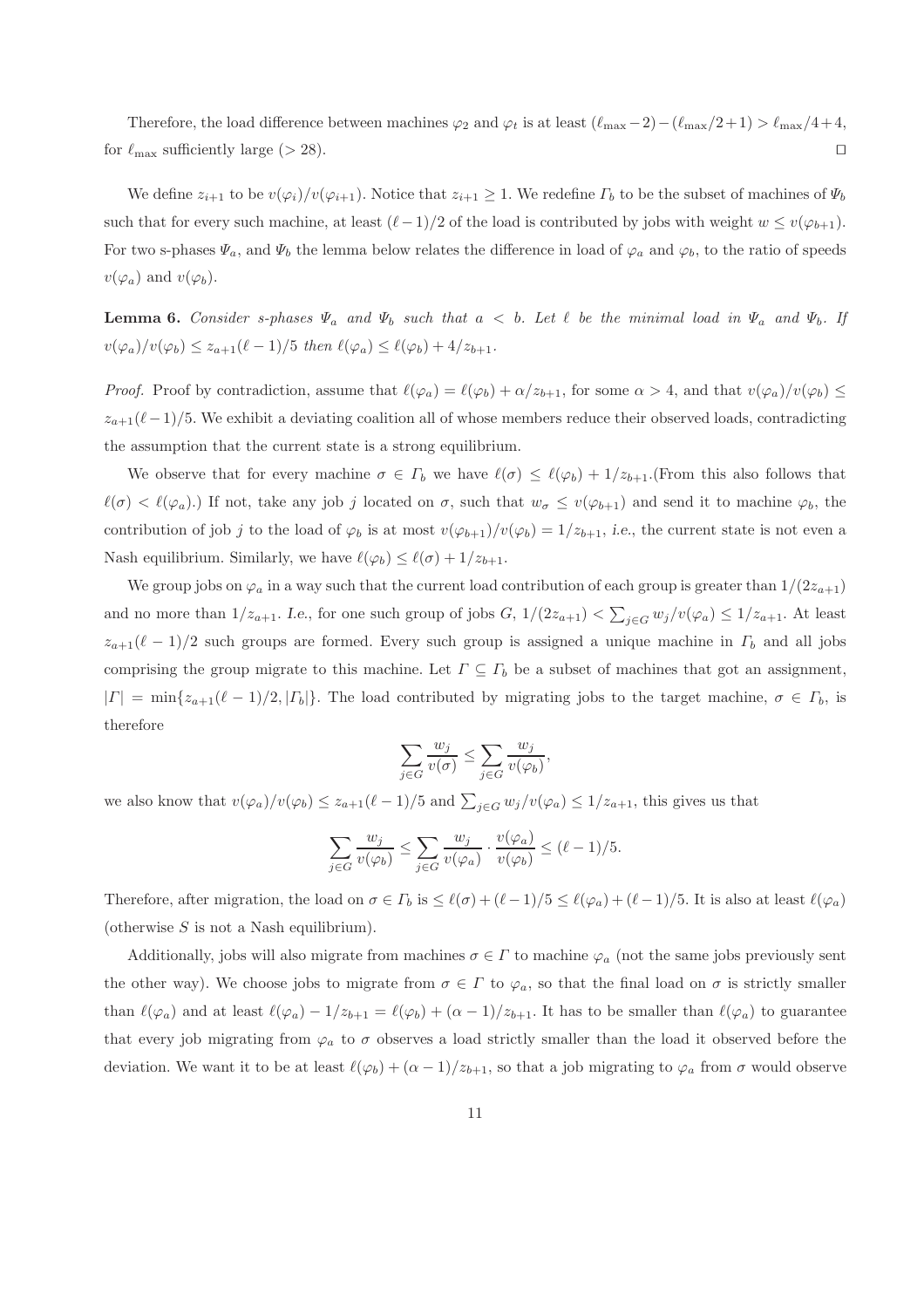a smaller load as we will show below. To achieve this, slightly more than  $(\ell-1)/5$  of the load of  $\sigma \in \Gamma$  has to migrate back to  $\varphi_a$ .

The jobs that migrate from  $\sigma \in \Gamma$  to  $\varphi_a$  are those jobs with load  $\leq 1/z_{b+1}$  on  $\sigma$ . Therefore, each such job which leaves  $\sigma$  reduces the load of  $\sigma$  by at most  $1/z_{b+1}$ . Since the total load of these jobs on  $\sigma$  is  $(\ell-1)/2$  $(\ell-1)/5$ , we can successively send jobs from  $\sigma$  to  $\varphi_a$  until the load drops below to some value y such that  $\ell(\varphi_b) + (\alpha - 1)/z_{b+1} \leq y < \ell(\varphi_b) + \alpha/z_{b+1}.$ 

We argued that prior to any migration, the load  $\ell(\sigma) \leq \ell(\varphi_b) + 1/z_{b+1}$  for  $\sigma \in \Gamma_b$ . Following the migrations above, the new load  $\bar{\ell}(\sigma)$  on machine  $\sigma$  is  $\bar{\ell}(\sigma) \geq \ell(\varphi_b) + (\alpha - 1)/z_{b+1}$ . Thus, the load on every such machine has gone up by at least  $(\alpha - 2)/z_{b+1}$ .

If  $|\Gamma| = z_{a+1}(\ell-1)/2$  the net decrease in load on machine  $\varphi_a$  is at least

$$
\sum_{\sigma \in \Gamma} \frac{\alpha - 2}{z_{b+1}} \cdot \frac{v(\sigma)}{v(\varphi_a)} \ge \sum_{\sigma \in \Gamma} \frac{\alpha - 2}{z_{b+1}} \cdot \frac{v(\varphi_b)}{v(\varphi_a)}
$$

$$
\ge \frac{z_{a+1}(\ell - 1)}{2} \cdot \frac{\alpha - 2}{z_{b+1}} \cdot \frac{5}{z_{a+1}(\ell - 1)}
$$

$$
\ge \frac{2.5(\alpha - 2)}{z_{b+1}} \ge \frac{\alpha + 1}{z_{b+1}}.
$$

If  $|\Gamma| < z_{a+1}(\ell-1)/2$ , then  $\Gamma = \Gamma_b$  and the net decrease in load on machine  $\varphi_a$  is at least

$$
\sum_{\sigma \in \Gamma_b} \frac{\alpha - 2}{z_{b+1}} \cdot \frac{v(\sigma)}{v(\varphi_a)} \ge \frac{\alpha - 2}{z_{b+1}v(\varphi_a)} \sum_{\sigma \in \Gamma_b} v(\sigma)
$$

$$
\ge \frac{\alpha - 2}{z_{b+1}} \cdot \frac{n_a(\ell - 1)}{\ell + 3}
$$
(20)  

$$
\ge \frac{25(\alpha - 2)}{(\alpha - 2)} \cdot \frac{\alpha + 1}{(\alpha + 2)}
$$

$$
\geq \frac{2.5(\alpha - 2)}{z_{b+1}} > \frac{\alpha + 1}{z_{b+1}}.\tag{21}
$$

Inequality (20) follows from Lemma 4. Inequality (21) holds for  $a > 1$  (according to Lemma for  $a > 1$  we get that  $n_a > (\ell - 1)/2$  ) and for  $\ell \geq 10$ .

Thus, the new load  $\overline{\ell}(\varphi_a)$  on machine  $\varphi_a$  is at most

$$
\overline{\ell}(\varphi_a) < \ell(\varphi_b) + \alpha/z_{b+1} - (\alpha+1)/z_{b+1} = \ell(\varphi_b) - 1/z_{b+1},
$$

which ensures that the jobs that migrate to machine  $\varphi_a$  could form a coalition, benefiting all members, in contradiction to the strong equilibrium assumption. ⊓⊔

We define a partition of the s-phases into blocks  $B_0, B_1, \ldots$ . The first block  $B_0$  consists of the first two s-phases. Given blocks  $B_0, \ldots, B_{j-1}$ , define  $B_j$  as follows: For all i, let  $a_i$  be the first s-phase of block  $B_i$  and let  $b_i$  be be the last s-phase of block  $B_i$ . The first s-phase of  $B_j$  is s-phase  $b_{j-1} + 1$ , i.e.,  $a_j = b_{j-1} + 1$ .

To specify the last phase of  $B_j$  we define a consecutive set of s-phases denoted by  $P_1$ , where  $b_j \in P_1$ . The first s-phase in  $P_1$  is  $a_j$ . The last s-phase of  $P_1$  is the first phase, indexed p, following  $a_j$ , such that  $v(\varphi_{b_{j-1}})/v(\varphi_p) > z_{a_j}(\ell-1)/5$ . Note that  $P_1$  always contains at least two s-phases. Let  $m_1$  be an s-phase in  $P_1 \setminus \{a_j\}$  such that  $z_{m_1} \geq z_i$  for every i in  $P_1 \setminus \{a_j\}$ . We consider two cases: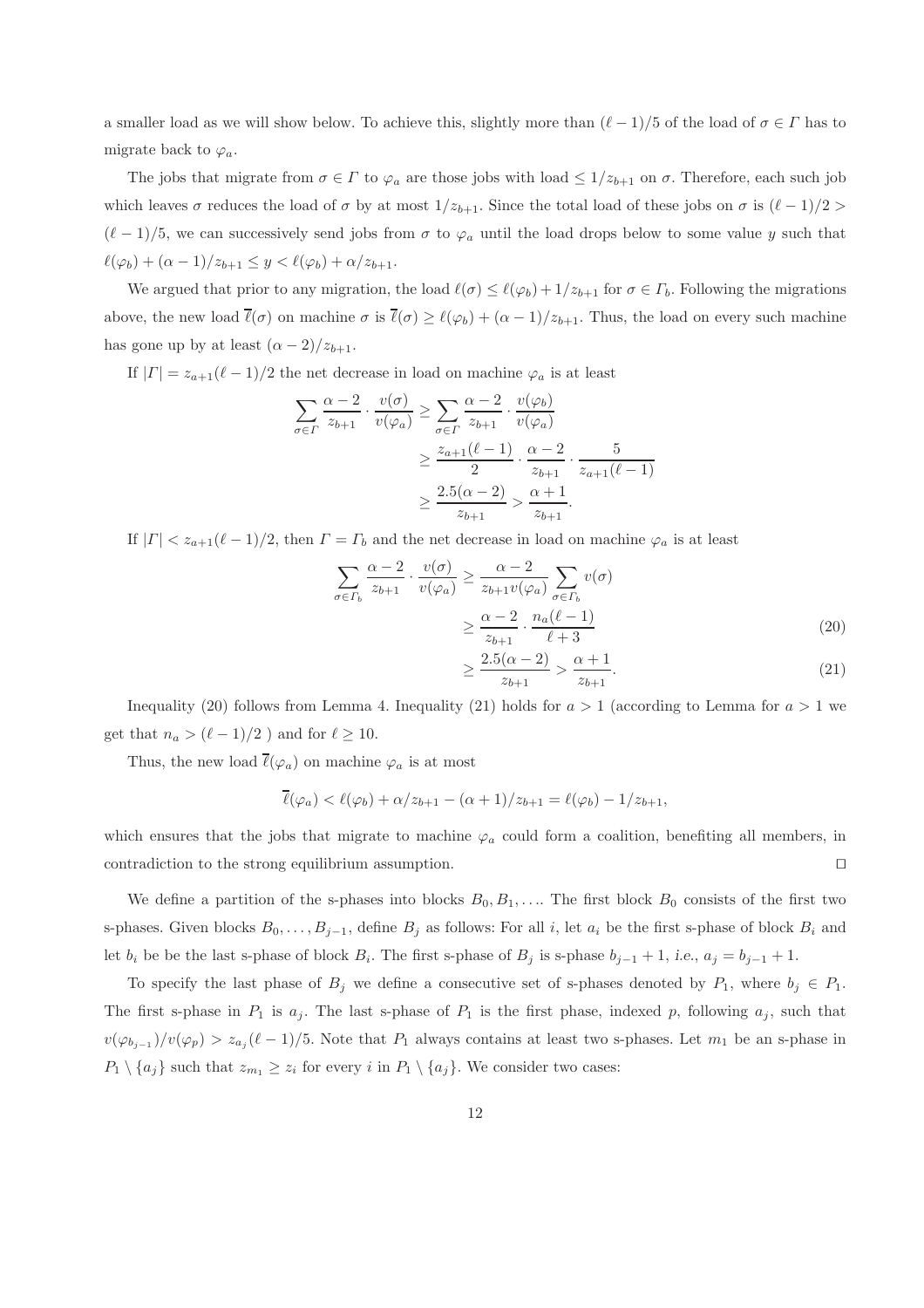- Case 1:  $z_{m_1} \ge \log \ell$ . We define  $b_j = m_1 1$ . In this case we refer to  $B_j$  as a block of a type I.
- $-$  Case 2:  $z_{m_1}$  < log  $\ell$ . We define  $P_2$  to be the suffix of  $P_1$  containing all s-phases i for which  $v(\varphi_{b_{j-1}})/v(\varphi_i)$  ≥  $z_{a_j}((\ell-1)/5)^{2/3}$ . Note that s-phase p is in  $P_2$  and s-phase  $a_j$  is not in  $P_2$ . Let  $m_2$  be an s-phase in  $P_2$  such that  $z_{m_2} \geq z_i$  for every i in  $P_2$ . We define  $b_j$  to be  $m_2 - 1$ . In this case we refer to  $B_j$  as a block of type II.

If  $v(\varphi_{b_{j-1}})/v(\varphi_t) \leq z_{a_j}(\ell-1)/5$  we do not define  $B_j$  and  $B_{j-1}$  is the last block.

For each block  $B_j$  let  $P(B_j)$  be the set of s-phases which we map to  $B_j$ . In Case 1 we define  $P(B_j)$  =  ${m_1} = {a_{j+1}}.$  In Case 2 we define  $P(B_j) = P_2.$ 



Fig. 2. Points denote machines, bars denote phase borders, ans arrows denote ratios of speeds.

**Lemma 7.** The number of s-phases associated with block  $B_j$ ,  $|P(B_j)|$ , is  $\Omega(\log \ell / z_{a_{j+1}})$ .

*Proof.* If  $z_{m_1} \ge \log \ell$  then  $P(B_j)$  consists of a single phase. As  $\log \ell/z_{m_1} < 1$ , the claim trivially follows. Assume that  $z_{m_1} < \log \ell$ . Let s be the first s-phase in  $P_2$ , then

$$
v(\varphi_{b_{j-1}})/v(\varphi_{s-1}) \le z_{a_j} \left(\frac{\ell-1}{5}\right)^{2/3} . \tag{22}
$$

Let k be the last s-phase of  $P_2$  (which is also the last s-phase of  $P_1$ ), we have that

$$
v(\varphi_{b_{j-1}})/v(\varphi_k) \ge z_{a_j} \frac{\ell-1}{5} \ . \tag{23}
$$

If we divide (22) by (23) we obtain that  $v(\varphi_k)/v(\varphi_{s-1}) \ge ((\ell-1)/5)^{1/3}$ . Let q be the number of s-phases in P<sub>2</sub>. Since  $z_{m_2} \geq z_i$  for all  $i \in P_2$  it follows that  $(z_{m_2})^q \geq ((\ell-1)/5)^{1/3}$ . We conclude that  $q = \Omega(\log \ell/z_{m_2}) =$  $\Omega(\log \ell/z_{a_{i+1}})$ , as  $\log x \leq x$  for all x. □

The following lemma shows that each s-phase is mapped into at most one block.

**Lemma 8.** For every pair of blocks B, and B' we have  $P(B) \bigcap P(B') = \emptyset$ .

*Proof.* This is clear if B is of type I and B' is of type II since we map to blocks of type I s-phase  $i$  for which  $z_i \geq \log \ell$  and we map to blocks of type II s-phases i for which  $z_i < \log \ell$ .

The statement also holds if both  $B$  and  $B'$  are of type I since each block contains at least one s-phase. So we are left with case where both  $B$  and  $B'$  are of type II.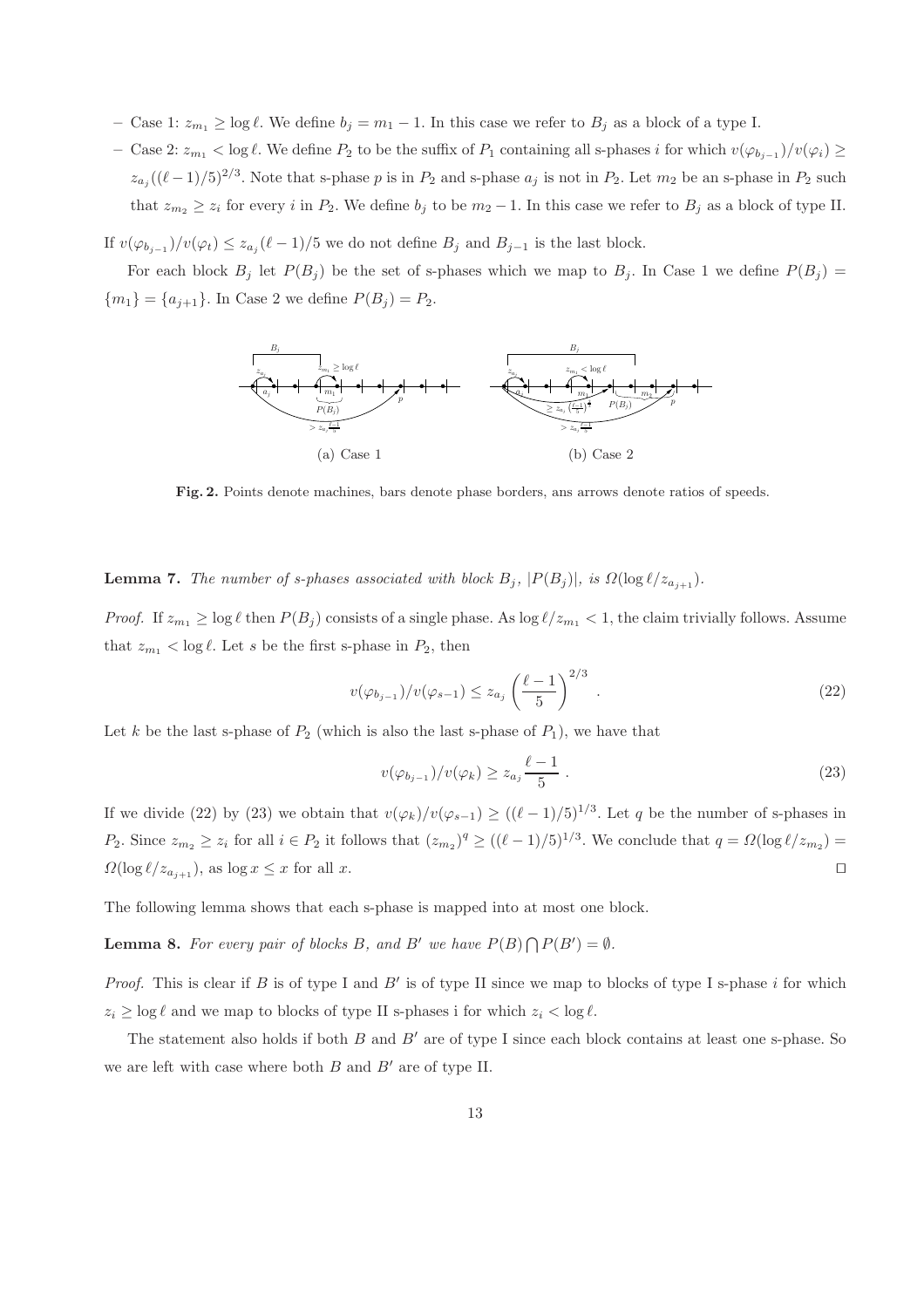It is enough to prove it for two consecutive blocks  $B_j$  and  $B_{j+1}$ .

Let  $x_1$  and  $y_1$  be the first and the last phases of  $P(B_j)$  respectively, and let  $x_2$  be the first phase of  $P(B_{j+1})$ . From the definition of  $P(B_i)$  follows that

$$
v(\varphi_{b_{j-1}})/v(\varphi_{x_1}) \ge z_{a_j}((\ell-1)/5)^{2/3}, \qquad (24)
$$

$$
v(\varphi_{b_{j-1}})/v(\varphi_{y_1}) > z_{a_j}(\ell-1)/5 , \qquad (25)
$$

and 
$$
v(\varphi_{b_{j-1}})/v(\varphi_{y_1-1}) \le z_{a_j}(\ell-1)/5
$$
. (26)

Since both blocks  $B_j$  and  $B_{j+1}$  are of type II, we have that  $z_{y_1} = v(\varphi_{y_1-1})/v(\varphi_{y_1}) < \log \ell$  and therefore, by combining this with Inequality (26) we obtain that

$$
v(\varphi_{b_{j-1}})/v(\varphi_{y_1}) < z_{a_j} \log \ell(\ell-1)/5 \tag{27}
$$

By dividing Inequality (24) by Inequality (27) we obtain that

$$
v(\varphi_{y_1}) > \frac{v(\varphi_{x_1})}{\log \ell((\ell - 1)/5)^{1/3}} \ . \tag{28}
$$

From the definition of  $B_j$  follows that  $b_j \geq x_1 - 1$ . Therefore  $a_{j+1} \geq x_1$ . So  $v(\varphi_{x_1}) \geq v(\varphi_{a_{j+1}}) = v(\varphi_{b_j})/z_{a_{j+1}}$ . By substituting it in (28) we get,

$$
v(\varphi_{y_1}) > \frac{v(\varphi_{b_j})}{z_{a_{j+1}} \log \ell((\ell-1)/5)^{1/3}}.
$$
\n(29)

From the definition of  $P(B_{j+1})$  follows:

$$
v(\varphi_{b_j})/v(\varphi_{x_2}) \ge z_{a_{j+1}}((\ell-1)/5)^{2/3} . \tag{30}
$$

Therefore, we get that

$$
v(\varphi_{x_2}) \le \frac{v(\varphi_{b_j})}{z_{a_{j+1}}((\ell-1)/5)^{2/3}} \ . \tag{31}
$$

In order to avoid collision it have to be  $v(\varphi_{x_2}) \langle v(\varphi_{y_1}),$  so it is enough to show that

$$
\frac{v(\varphi_{b_j})}{z_{a_{j+1}} \log \ell((\ell-1)/5)^{1/3}} > \frac{v(\varphi_{b_j})}{z_{a_{j+1}}((\ell-1)/5)^{2/3}} \tag{32}
$$

The inequality holds for  $\ell$  such that  $\log \ell < ((\ell - 1)/5)^{1/3}$ .

We now conclude the proof of the upper bound of the strong price of anarchy. By definition, we have that  $v(\varphi_{b_{j-1}})/v(\varphi_{b_j}) \leq z_{a_j}(\ell-1)/5$ , so using Lemma 6 we get that

$$
\ell(\varphi_{b_{j-1}}) - \ell(\varphi_{b_j}) \le 4/z_{a_j} . \tag{33}
$$

. ⊓⊔

Let f be the index of the last block. Then,  $b_f$  is the last phase of this block. We have that  $v(\varphi_{b_f})/v(\varphi_t) \le$  $z_{b_f+1}(\ell-1)/5$ , (where t is the last phase with minimal load  $\geq \ell_{\max}/2$ ) so by Lemma 6,  $\ell(\varphi_{b_f}) \leq \ell(\varphi_t) + 4$ . By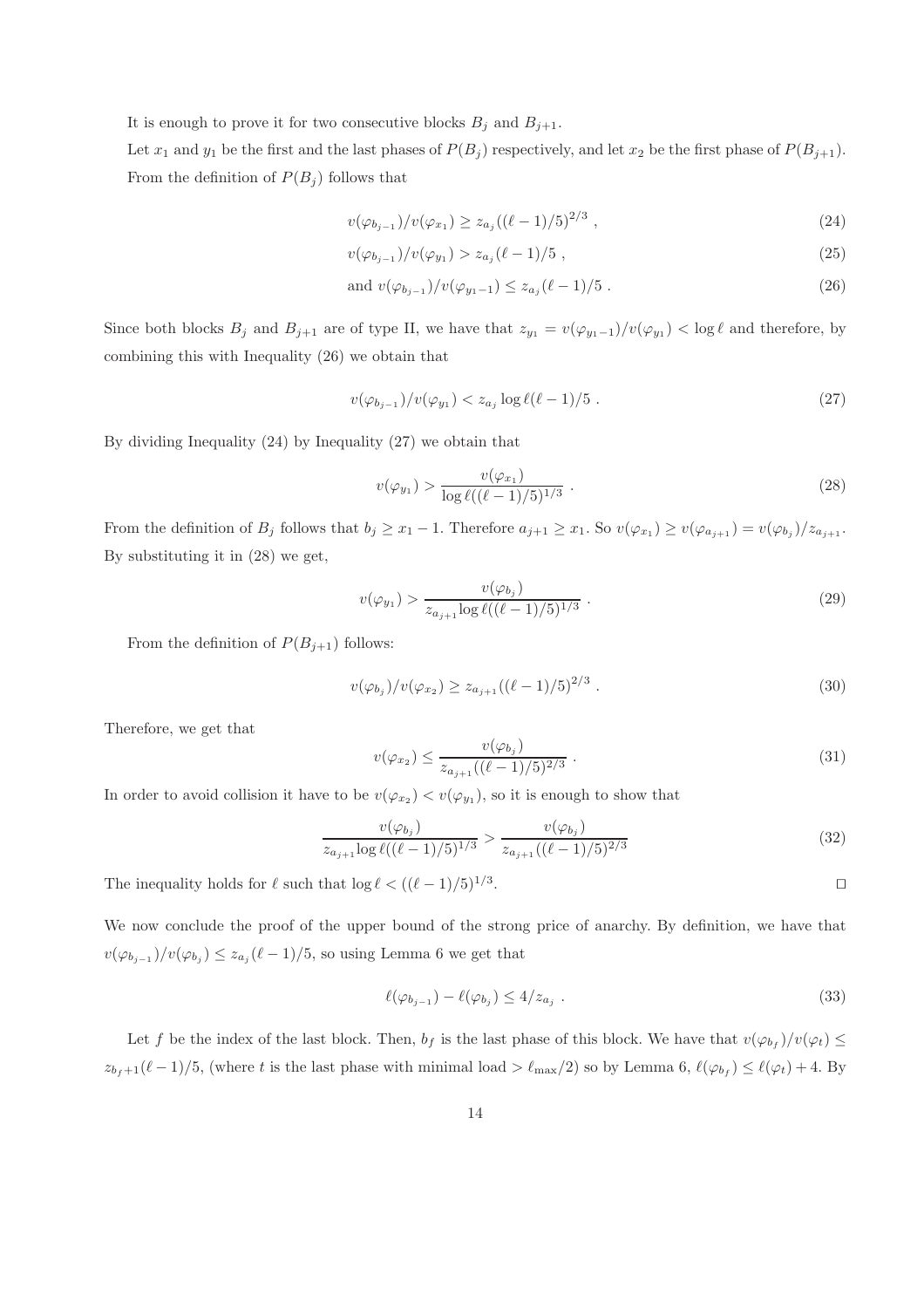Lemma 5,  $\ell(\varphi_2) - \ell(\varphi_t) \geq \ell_{\max}/4 + 4$ . Therefore,  $\ell(\varphi_2) - \ell(\varphi_{b_f}) \geq \ell_{\max}/4$ . This together with Equation (33) gives that

$$
\Theta(\ell_{\max}) = \ell(\varphi_2) - \ell(\varphi_{b_f}) = \sum_{j=1,\dots,f} (\ell(\varphi_{b_{j-1}}) - \ell(\varphi_{b_j})) \le \sum_{j=1,\dots,f} 4/z_{b_j+1} . \tag{34}
$$

Using Lemma 7 and Inequality (34) the total number of s-phases is

$$
\sum_{i=1,\dots,f} \Omega(\log \ell)/z_{b_i+1} = \log \ell \sum_{i=1,\dots,f} 1/z_{b_i+1} = \Omega(\ell_{\max} \log \ell_{\max}).
$$

As described in the proof sketch this gives  $\ell_{\text{max}} = O(\log m/(\log \log m)^2)$  as required. We conclude:

**Theorem 2.** The strong price of anarchy for m related machines is  $\Theta(\log m/(\log \log m)^2)$ .

## 5 Unrelated Machines

#### 5.1 Strong Price of Anarchy

We can show that the strong price of anarchy for  $m$  unrelated machine load balancing is at most  $m$ , improving the  $2m-1$  upper bound given by Andelman *et al.* [2]. Our new upper bound is tight since it matches the lower bound shown in [2].

**Theorem 3.** The strong price of anarchy for m unrelated machine load balancing is at most m.

*Proof.* Omitted. Let s be a strong equilibrium. Let  $M_1, \ldots, M_m$  be the machines ordered by decreasing loads in s, and let  $\ell_1 \geq \ell_2 \geq \cdots \geq \ell_m$  be their loads in s.

Note that  $\ell_m \leq \text{OPT}$ . If  $\ell_m > \text{OPT}$  then all jobs benefit from cooperating and moving to the optimal state OPT.

Next, we argue that  $\ell_i \leq \ell_{i+1}$  + OPT for all  $1 \leq i \leq m-1$ . Assume that for some i,  $\ell_{i+1} = x$  and  $\ell_i > x + OPT$ . Consider a coalition of all jobs running on machines  $M_j$ ,  $1 \leq j \leq i$ , where each such job migrates to run on the machine in which it runs in state OPT. A job which migrates to a machine  $M_k$  for  $k \geq i + 1$  observes a load of at most  $x + \text{OPT}$  which is strictly smaller than what it had previously observed. A job that migrates to machine  $M_k$  for  $1 \leq k \leq i$  observes a load of  $\leq$  OPT which is also strictly smaller than the previously observed load. This contradicts the assumption that s was a strong equilibrium.

Applying the argument above repeatedly, we conclude that  $\ell_1 \leq \ell_m + (m-1)OPT$ . Combining this with the fact that  $\ell_m \leq$  OPT concludes the proof. □

#### 5.2 k-Strong Price of Anarchy

In this section we consider coalitions of size at most k, where  $k \geq m$  (for  $k < m$  the upper bound is unbounded). Andelman et al. [2] show that for m machines and  $n \geq m$  players the k-strong price of anarchy is  $O(nm^2/k)$ and  $\Omega(n/k)$ . We give a refined analysis: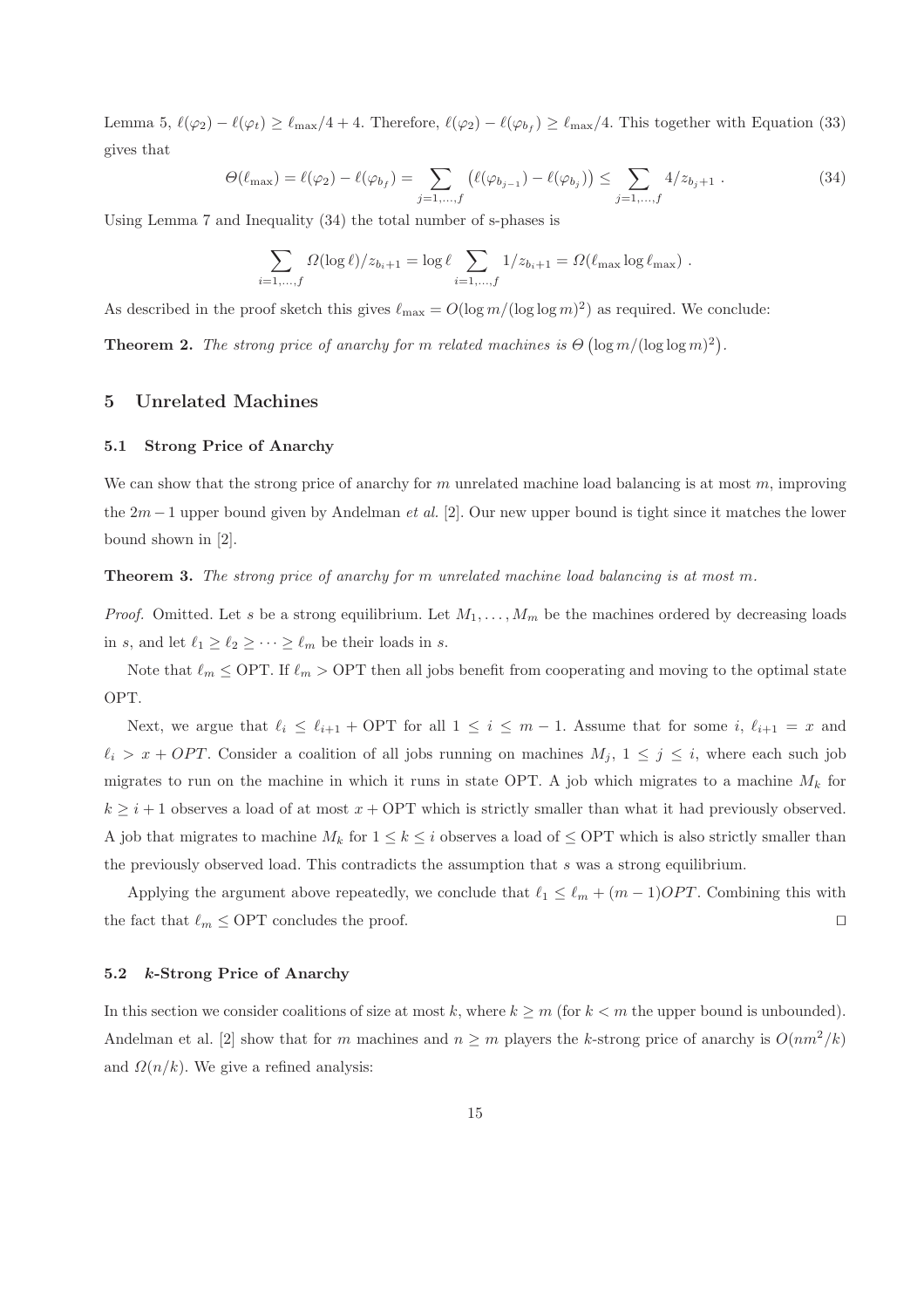**Theorem 4.** The k-strong price of anarchy for m unrelated machine load balancing,  $k \geq m$ , and given n jobs,  $c = \Theta(m(n-m)/(k-m))$ , more precisely,  $(m-1)(n-m+1)/(k-m+1) \leq c \leq 2m(n-m+1)/(k-m+2)$ .

*Proof.* If  $k < m$  then the k-strong price of anarchy is unbounded as shown in [2]. Thus,  $k \ge m$ . Consider the following scenario with m unrelated machines and n jobs. Each of the jobs has a finite weight only on two machines. Let  $x = (m-1)(n-m+1)/(k-m+1)$ . For  $i \in \{1, ..., m-1\}$ , the weight of job i on machine i is 1 and its weight on machine  $i + 1$  is  $x - m + i + 1$ . For  $i \in \{m, ..., n\}$  the weight of job i on machine m is  $1/(n-m+1)$  and its weight on machine 1 is  $x/(n-m+1)$ . See Figure 3.

|                    |                     | 2        | ٠.       | $m-2$    | $m-1$            | $m, \ldots, n$    |
|--------------------|---------------------|----------|----------|----------|------------------|-------------------|
| $M_1$              |                     | $\infty$ | $\infty$ | $\infty$ | $\infty$         | $\frac{x}{n-m+1}$ |
|                    | $M_2$ $ x - m + 2 $ | -11      | $\infty$ | $\infty$ | $\infty$         | $\infty$          |
| $M_3$              | $\infty$            | $x-m+3$  | ۱.,      | $\infty$ | $\infty$         | $\infty$          |
| $\ldots$           | $\infty$            | $\infty$ | ٠.       | $\infty$ | $\infty$         | $\infty$          |
| $M_{m-2}$ $\infty$ |                     | $\infty$ | ٠.       |          | $\infty$         | $\infty$          |
| $M_{m-1}$ $\infty$ |                     | $\infty$ | $\infty$ | $x-1$    |                  | $\infty$          |
| $M_m$   $\infty$   |                     | $\infty$ | $\infty$ | $\infty$ | $\boldsymbol{x}$ | $n-m+1$           |

Fig. 3. This example shows that the k-strong price of anarchy  $\geq (m-1)(n-m+1)/(k-m+1)$ .

The optimal solution assigns job i to machine i for  $i \in \{1, \ldots, m-1\}$ , and all other jobs are assigned to machine m. So, the load on all machines is 1 and the makespan is 1.

Consider the following state which we claim is a k-strong equilibrium. Assign job i,  $i \in \{1, \ldots, m-1\}$ , to machine  $i + 1$ . Job i is the only job that runs on machine  $i + 1$  which therefore has load of  $x - m + i + 1$ , all other jobs run on machine 1 with a total load of  $x$ , see Figure 4.



Fig. 4. Example of a Strong Equilibrium.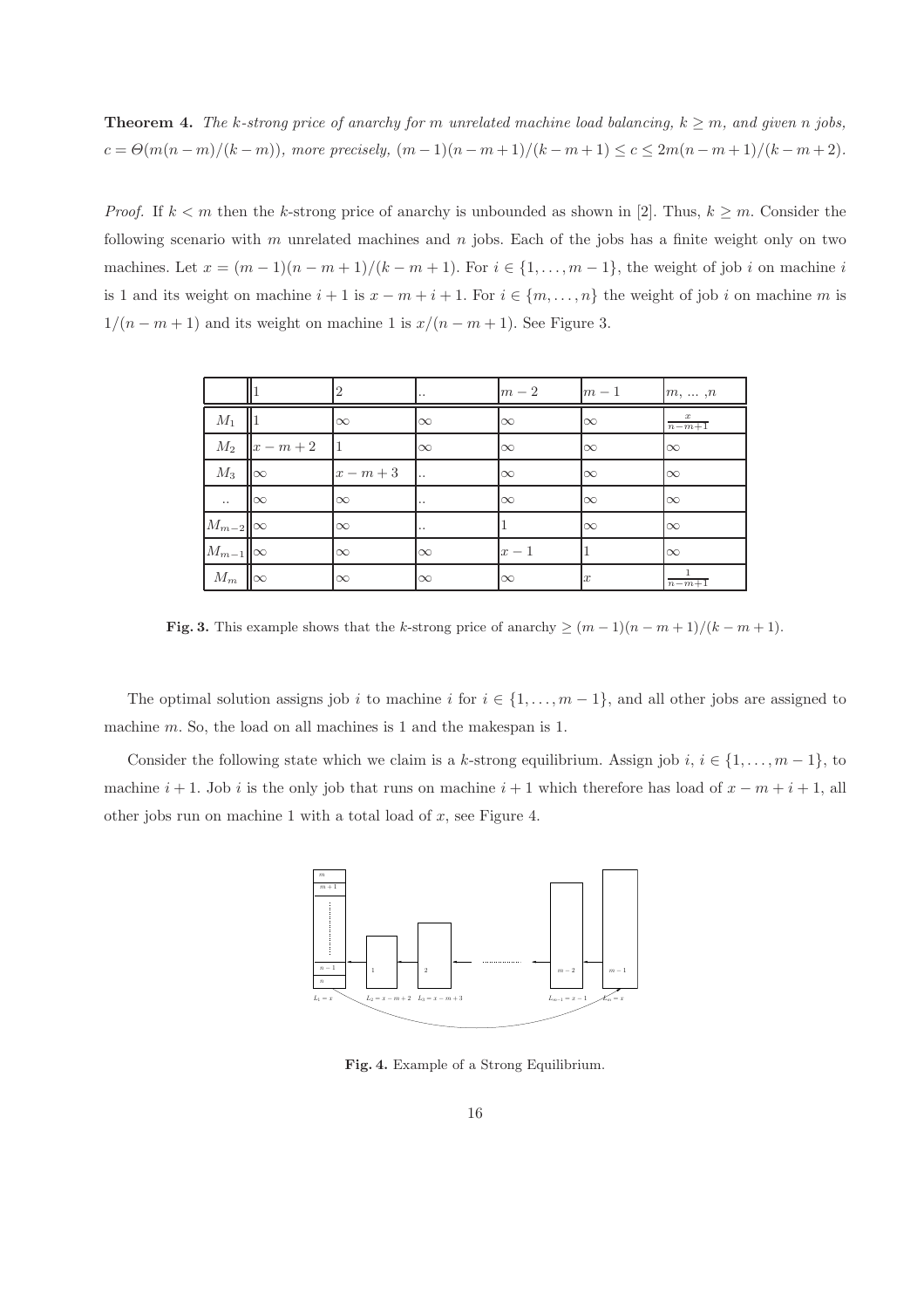Since machine m has load of x which is the same as the load on machine 1 no job  $i \in \{m, \ldots, n\}$  has incentive to migrate to machine m unless job m−1 leaves machine m. Furthermore, in order for job i,  $i \in \{2, \ldots, m-1\}$ , to join a coalition and move from machine  $i + 1$  to machine i, job  $i - 1$  has to leave machine i. So any coalition must include at least one job from each machine.

The load on machine 2 is  $x - m + 2$  and the load on machine 1 is x. Hence the load of machine 1 must decrease by more than m−1 so it would be beneficial for job 1 to migrate from machine 2 to machine 1. In order to reduce the load of machine 1 by more than  $m-1$  units of weight, more than  $(m-1)(n-m+1)/x = k-m+1$ jobs have to migrate from machine 1. Thus, such a coalition must include  $> k - m + 1$  jobs from machine 1 and all jobs  $1 \le i \le m-1$ , jointly these are more than k jobs. Since the largest allowable coalition is of size k, this deviation is illegal and, therefore, this state is a k-strong equilibrium. □

**Remark:** We can improve the lower bound of Theorem 4 to  $((m-1)(n-m+1)+1)/(k-m+1)$  by a slightly more careful choice of parameters.

**Definition 3.** Let  $M_1, \ldots, M_m$  be the machines sorted in decreasing order of load in state s. We say that  $M_i$ and  $M_j$ , are directly connected, and denote this by  $M_i \rightarrow_s M_j$ , if  $i < j$  and there is a job that runs on  $M_j$  in OPT and runs on  $M_i$  in s.

We say that machines  $M_i$  and  $M_j$ ,  $i < j$ , are connected in state s if there exist machines  $M_{i'}$  and  $M_{j'}$  such that  $i' \leq i, j \leq j'$ , and  $M_{i'}$  and  $M_{j'}$  are directly connected.

Let  $C(s) = M_1, \ldots, M_\ell$  denote the maximal prefix of machines (when ordered by decreasing loads), such that  $M_{i+1}$  is connected to  $M_i$  in state s.

A variation of this definition was also used by [2]. We use the following lemma which is proved in [2].

**Lemma 9.** [2] Let s be a Nash equilibrium. Let  $M_1, \ldots, M_m$  be the machines sorted by decreasing load in s, and let  $\ell_i$  be the load on machine  $M_i$ . If  $M_i \rightarrow_s M_j$  then  $\ell_i \leq \ell_j + OPT$ . In addition, for any  $i, j \in C(s)$  we have  $\ell_i \leq \ell_j + (m-1)OPT$ .

Proof. The proof can be found in [2].

**Theorem 5.** For any job scheduling game with m unrelated machines, n jobs,  $k \ge m$ , and  $n \ge m$ , the k-strong price of anarchy is at most  $2m(n-m+1)/(k-m+2)$ .

Proof. Let s be a strong Nash equilibrium with the largest makespan amongst all Nash equilibria and let  $C(s) = M_1, \ldots, M_\ell$ . Also let  $\ell_{\text{max}}$  be the load on  $M_1$ , the machine with the largest load, and let  $\ell_{min}$  be the load on  $M_{\ell}$ , the machine with the smallest load in  $C(s)$ . Note that if  $\ell_{min} \leq \text{OPT}$ , then, by Lemma 9, the k-strong price of anarchy  $\leq m \leq 2m(n-m+1)/(k-m+2)$ . So we may assume for the rest of the proof that  $\ell_{min} >$  OPT.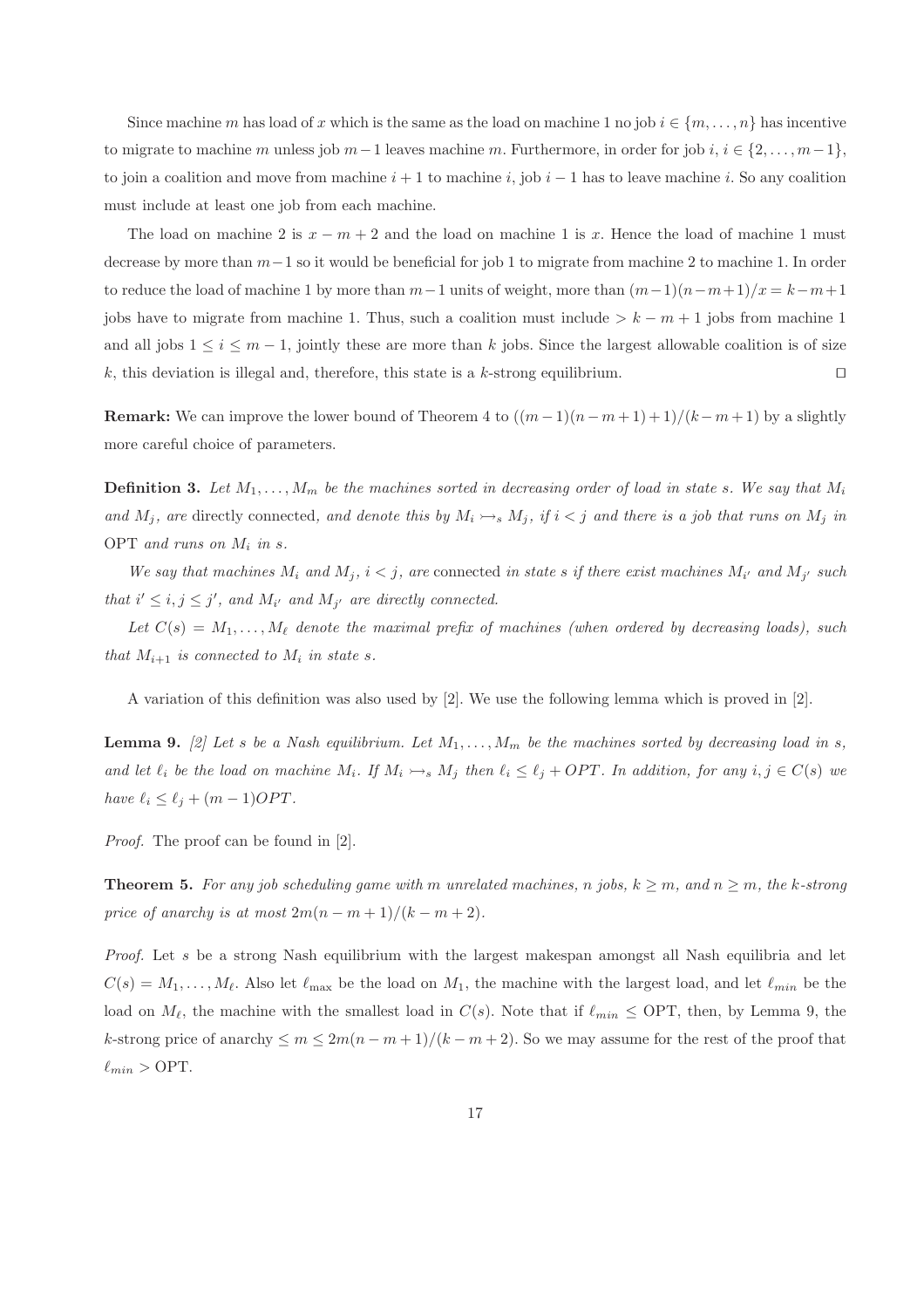For every  $i \leq \ell$  let  $S_i$  be a subset of jobs that run on machine  $M_i \in C(s)$  of minimal cardinality, such that  $\sum_{j \in S_i} w_i(j) > \ell_i - \ell_{min} + \text{OPT}$ . Let  $s_i = |S_i|$ .

We claim that  $\sum_{i:M_i\in C(s)} s_i > k$ . To establish this claim we show that if  $\sum_{i:M_i\in C(s)} s_i \leq k$  then the jobs in  $\cup_{i=1}^{\ell} S_i$  can jointly migrate so that they all benefit. This contradicts the assumption that s is a k-strong equilibrium. If  $k = n$  then we cannot have  $\sum_{i:M_i \in C(s)} s_i > k$  which means that  $\ell_{min}$  could not have been larger than OPT and therefore the k-strong price of anarchy is  $\leq m$ .

To prove the claim let each job  $j \in \bigcup_{i=1}^{\ell} S_i$  migrate to the machine on which it runs in state OPT. Consider a machine  $M_i \in C(s)$ . Since  $\sum_{j \in S_i} w_i(j) > \ell_i - \ell_{min} + \text{OPT}$  the sum of the loads of the jobs leaving machine  $M_i$  is at least  $\ell_i - \ell_{min} + \text{OPT}$ . But the sum of the loads of the jobs migrating to machine  $M_i$  is at most OPT. So the new load on machine  $M_i$  is less than  $\ell_i - (\ell_i - \ell_{min} + \text{OPT}) + \text{OPT} = \ell_{min}$ . This means that every job migrating to a machine in  $C(s)$  sees an improvement. By definition of  $C(s)$ , no job migrates to a machine  $M_i$ ,  $i > \ell$ , the claim follows.

Let  $k' = \sum_{i:M_i \in C(s)} s_i$ . We now know that  $k' > k$ . Note that the number of machines in  $C(s)$  is  $\ell$  and let  $n_i$  be the number of jobs running on machine  $M_i$  in s for every  $1 \leq i \leq \ell$ .

For every i such that  $s_i > 1$  the weight of any  $s_i - 1$  jobs is at most  $\ell_i - \ell_{min} + \text{OPT}$  otherwise  $S_i$  is not of minimal cardinality. Therefore the total load on  $M_i$  is

$$
\ell_i \le \frac{n_i(\ell_i - \ell_{min} + \text{OPT})}{s_i - 1} \tag{35}
$$

Let x be the number of machines in  $C(s)$  for which  $s_i > 1$ . Since  $k' > m$  there exists some i such that  $s_i > 1$  and hence  $x \ge 1$ . The total number of jobs on machines with  $s_i > 1$  is  $\sum_{i:s_i>1} n_i \le n - (\ell - x)$ . Also  $\sum_{i:s_i>1} s_i = k' - (\ell - x).$ 

We argue that there exists a machine  $M_i$  with  $s_i > 1$  such that

$$
n_i \le \frac{s_i(n-\ell+x)}{k'-\ell+x}.\tag{36}
$$

Indeed, if this is not true, for every such i we have  $n_i > s_i(n - \ell + x)/(k' - \ell + x)$ . Summing over all machines we obtain that

$$
\sum_{i:s_i>1} n_i > \sum \frac{s_i(n-\ell+x)}{k'-\ell+x} = \frac{(n-\ell+x)\sum s_i}{k'-\ell+x} = n-\ell+x.
$$

which is a contradiction.

Let  $M_p$  be a machine for which Equation (36) holds. Then using Equations (35) and (36) we obtain that

$$
\ell_p \leq \frac{n_p(\ell_p - \ell_{min} + \mathrm{OPT})}{s_p - 1} \leq \frac{s_p(n - \ell + x)(\ell_p - \ell_{min} + \mathrm{OPT})}{(s_p - 1)(k' - \ell + x)}.
$$

Since  $\ell_{\text{max}} = \ell_p + (\ell_{\text{max}} - \ell_p)$  we have that

$$
\ell_{\max} \le \frac{s_p(n-\ell+x)(\ell_p-\ell_{min}+\text{OPT})}{(s_p-1)(k'-\ell+x)} + (\ell_{\max}-\ell_p) ,
$$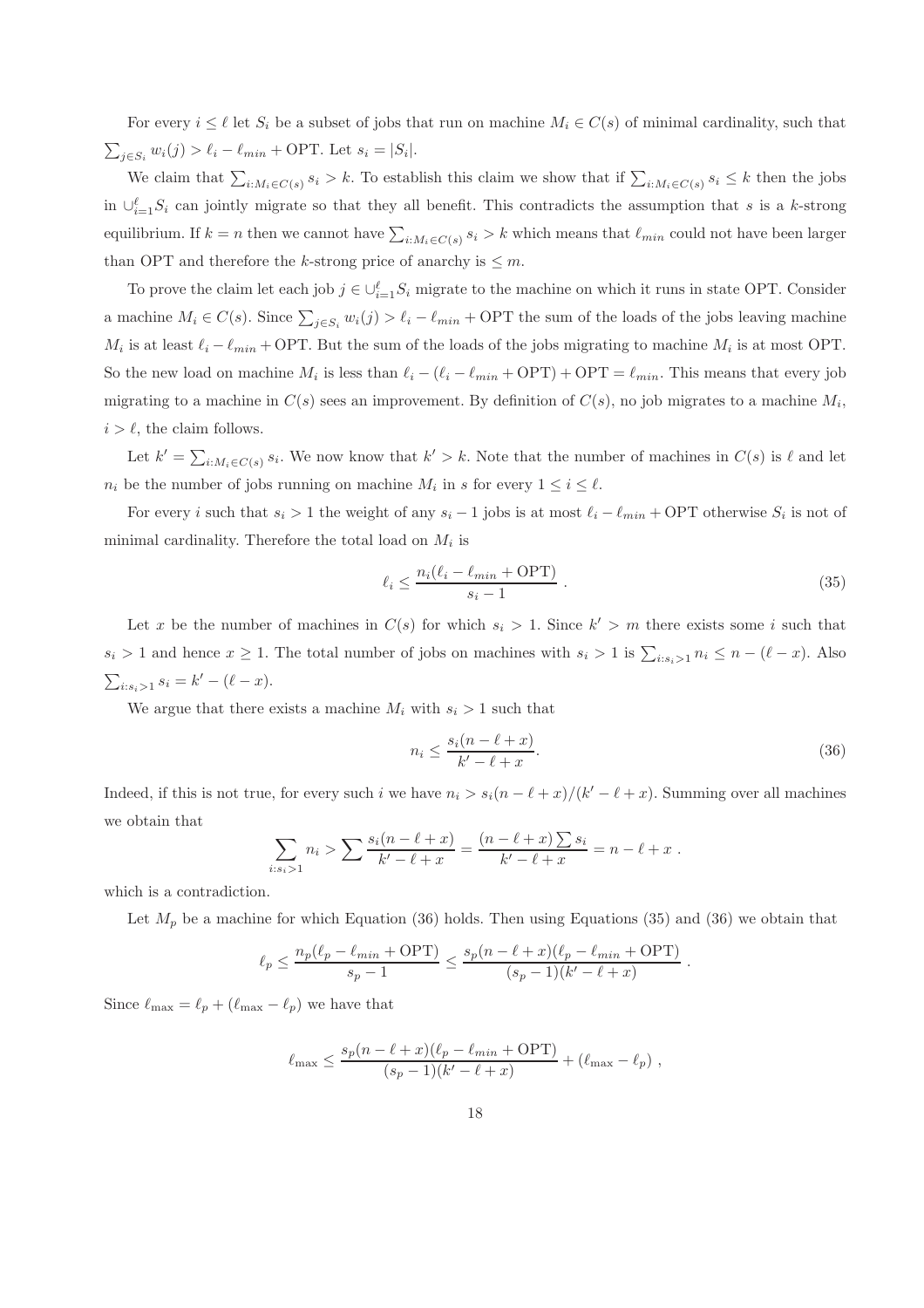and since  $\frac{s_p(n-\ell+x)}{(s_p-1)(k'-\ell+x)} > 1$  we obtain that

$$
\ell_{\max} \le \frac{s_p(n-\ell+x)(\ell_{\max}-\ell_{min}+\text{OPT})}{(s_p-1)(k'-\ell+x)}.
$$

Recall that by Lemma 9,  $\ell_{\text{max}} - \ell_{\text{min}} \leq (\ell - 1) \text{OPT}$ , so we obtain that

$$
\ell_{\max} \le \frac{s_p(n-\ell+x)\ell}{(s_p-1)(k'-\ell+x)} \text{OPT}.
$$

Since  $s_p/(s_p-1) \leq 2$ 

$$
\ell_{\max} \le \frac{2(n-\ell+x)\ell}{k'-\ell+x} \text{OPT} ,
$$

and since  $\frac{(n-\ell+x)\ell}{k'-\ell+x}$  is maximized for  $x=1$ ,  $\ell=m$ , and  $k'=k+1$ , the lemma follows. □

## References

- 1. S. Albers, S. Eilts, E. Even-Dar, Y. Mansour, and L. Roditty. On nash equilibria for a network creation game. In SODA, pages 89–98, 2006.
- 2. N. Andelman, M. Feldman, and Y. Mansour. Strong price of anarchy. In SODA, 2007.
- 3. Elliot Anshelevich, Anirban Dasgupta, Jon Kleinberg, Eva Tardos, Tom Wexler, and Tim Roughgarden. The price of stability for network design with fair cost allocation. In FOCS, pages 295–304, 2004.
- 4. Elliot Anshelevich, Anirban Dasgupta, Eva Tardos, and Tom Wexler. Near-optimal network design with selfish agents. In STOC, pages 511–520, 2003.
- 5. R.J. Aumann. Acceptable points in general cooperative n-person games. In A.W. Tucker and R.D. Luce, editors, Contribution to the Thoery of Games, Vol. IV (Annals of Mathematics Studies, 40), pages 287–324. 1959.
- 6. Baruch Awerbuch, Yossi Azar, and Amir Epstein. Large the price of routing unsplittable flow. In STOC, pages 57–66, 2005.
- 7. Baruch Awerbuch, Yossi Azar, Yossi Richter, and Dekel Tsur. Tradeoffs in worst-case equilibria. In WAOA, volume 2909, pages 41–52, 2003.
- 8. M Whinston BD Bernheim, B Peleg. Coalition-proof nash equilibria i: Concepts. Journal of Economic Theory, 1987.
- 9. George Christodoulou and Elias Koutsoupias. The price of anarchy of finite congestion games. In STOC, pages 67–73, 2005.
- 10. George Christodoulou, Elias Koutsoupias, and Akash Nanavati. Coordination mechanisms. In ICALP, volume 3142, pages 345–357, 2004.
- 11. Artur Czumaj and Berthold Vöcking. Tight bounds for worst-case equilibria. In SODA, pages 413–420, 2002.
- 12. Alex Fabrikant, Ankur Luthra, Elitza Maneva, Christos H. Papadimitriou, and Scott Shenker. On a network creation game. In PODC, pages 347–351, 2003.
- 13. Amos Fiat, Haim Kaplan, Meital Levy, Svetlana Olonetsky, and Ronen Shabo. On the price of stability for designing undirected networks with fair cost allocations. In ICALP, pages 608–618, 2006.